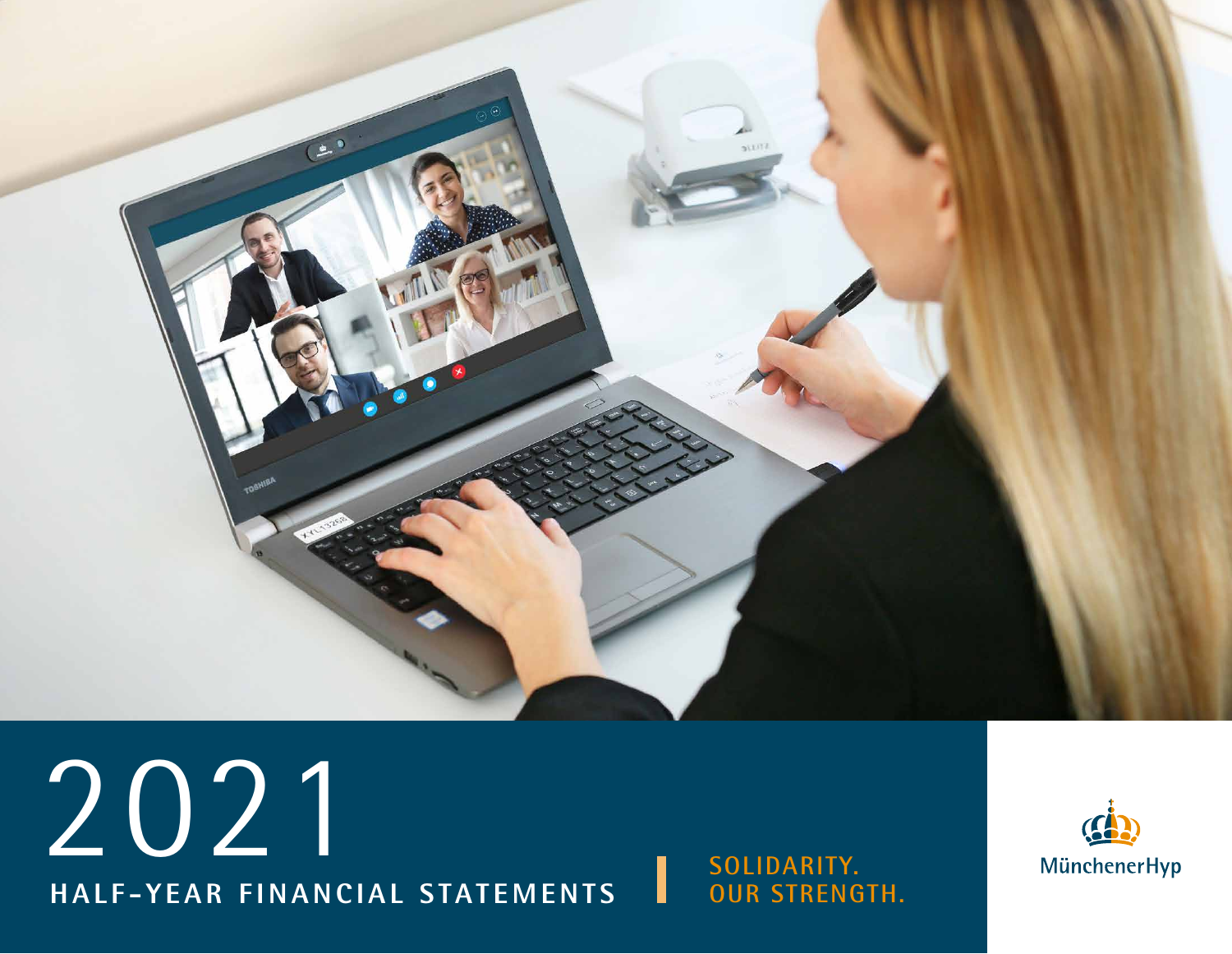## **Contents**

- Interim Management Report 2021
- Balance sheet as at 30 June 2021
- Income statement
- 17 Notes to the interim financial statements as at 30 June 2021 (abridged)
- Certification following review
- Affirmation of the legal representatives
- Bodies
- Members of the Delegates Meeting
- Imprint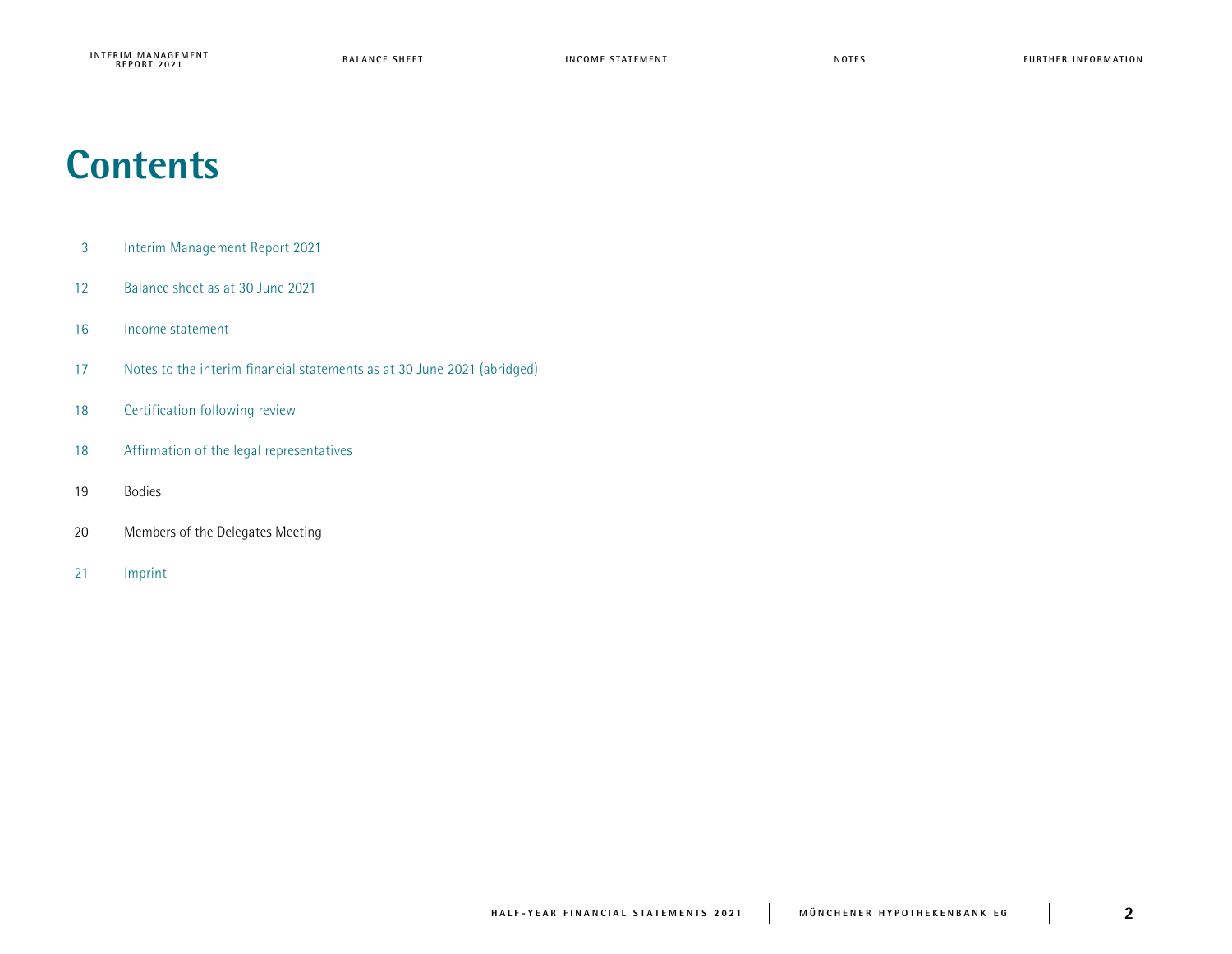## **Interim Management Report 2021**

## OVERALL ECONOMIC CONDITIONS

### **Economic development**

The global economy proved more robust than had been anticipated at the beginning of the year, even though the COVID-19 pandemic continued to spread rapidly between countries in a new wave. Measures taken to contain the pandemic put a further strain on the economy, but mainly affected service sectors. Trade and industry, on the other hand, continued to recover, resulting in 0.8 percent growth in global production in the first quarter of 2021, according to the Kiel Institute for the World Economy.

The economy in the Eurozone did not emerge from recession in the first quarter, owing to the winter lockdown. Gross domestic product declined by 0.3 percent. With the roll-out of vaccination campaigns and the loosening of restrictions in the spring, the economy is expected to have recovered in the second quarter. Current estimates by Oxford Economics put the increase in economic output at 1.7 percent.

The winter lockdown had a significant impact on the German economy, interrupting the economic recovery and causing gross domestic product to fall by 1.8 percent in the first quarter. The effects of the lockdown were apparent in almost all economic sectors, with consumer spending also plummeting by 5.4 percent. In contrast, construction investment in particular recorded positive growth of 1.1 percent. The second quarter got off to a weak start, but the economy gained momentum from May onwards, and consumer spending also began to pick up. The Kiel Institute for the World Economy forecasts growth of 2.4 percent in gross domestic product for the second quarter.

The labour market stagnated during the lockdown, but has begun to recover since May 2021. Around 2.6 million people were registered as unemployed at the end of June, a year-onyear decline of 239,000. The unemployment rate was thus 5.7 percent, compared with 6.2 percent in June 2020. Consumer price rises accelerated in the first half of the year and most recently stood at 2.3 percent in June.

## **Financial markets**

The availability of vaccines and expected progress with vaccination programmes in industrial countries caused stock markets around the world to rise. Markets received an additional boost from central banks and government aid schemes.

However, the US central bank, the Federal Reserve (Fed), was able to dispense with special support measures thanks to the easing of restrictions, the earlier availability of vaccines and the new government's support programmes. The base rate remained unchanged within a range of 0.0 percent to 0.25 percent.

Yields increased in Europe, driven by positive growth prospects and rising inflation rates. To maintain favourable financing conditions in this context, the ECB stepped up its monthly purchases within the Pandemic Emergency Purchase Programme (PEPP) in March. The main refinancing rate remained unchanged at 0.0 percent.

Many other central banks, including the Bank of England, the Bank of Japan and the Swiss National Bank, also continued their expansionary monetary policy. In a few cases, however, central banks have already reduced their support by cutting their purchasing volumes or implementing their first interest rate hikes.

On the bond market, positive economic prospects and higher inflation rates led to a significant upward movement in yields. The yield on ten-year German government bonds, for example, climbed from minus 0.57 percent at the beginning of the year to minus 0.10 percent in May 2021. Interest rates fell again owing to the ECB's large-scale purchases and the market's modified assessment of the inflation outlook.

Benchmark issuance volume on the covered bond market fell sharply. At around EUR 46 billion (30 June 2020: EUR 66 billion), it was the weakest first half-year since the 2009 financial market crisis. The main reason was institutions' intensive use of the TLTRO III tender. In contrast, issuance volume for ESG covered bonds developed positively. The lower issuance offering also kept spreads narrow. Only the temporary interest rate rise up to May caused a slight widening of spreads, particularly in the longer-term maturity range.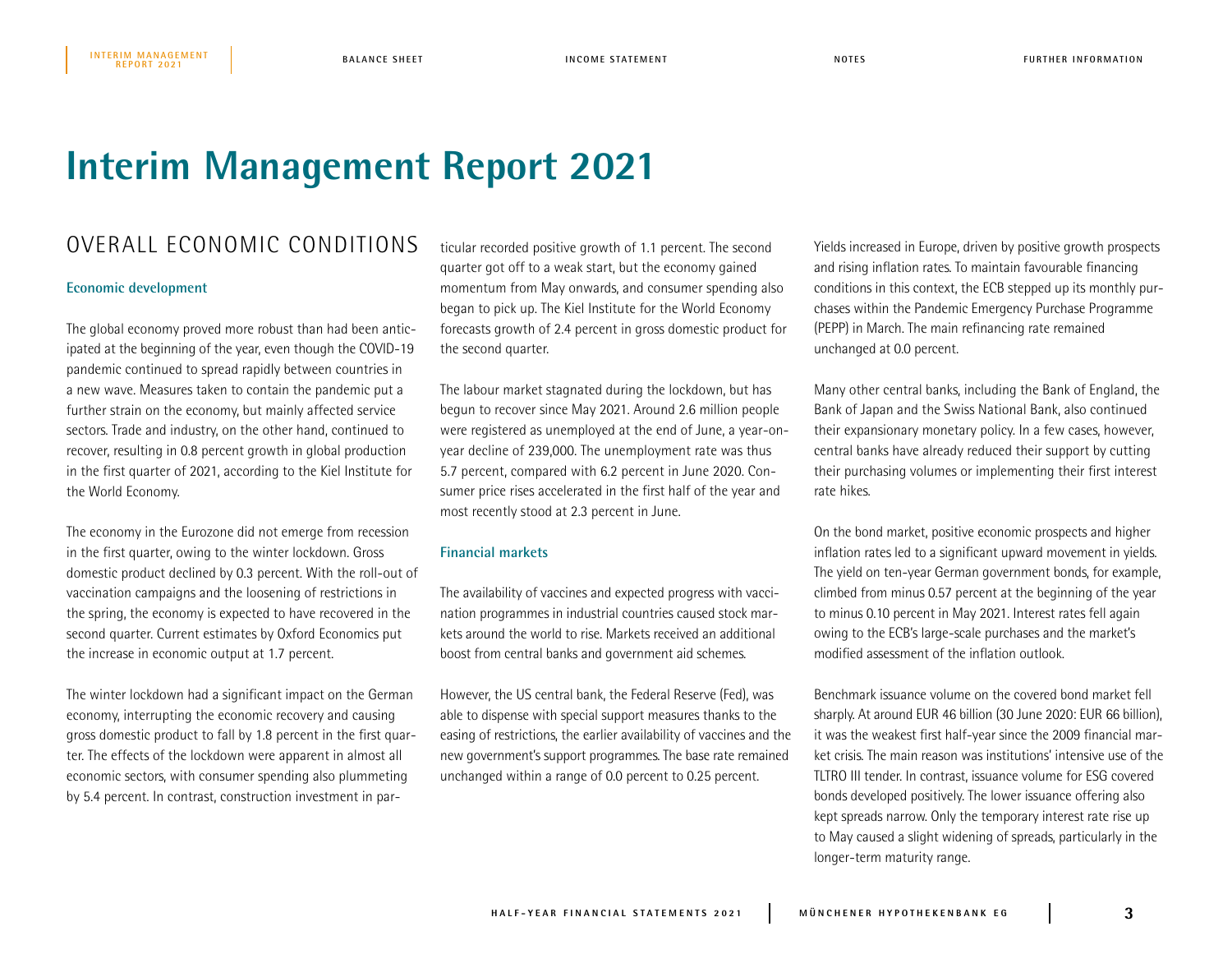On the foreign exchange market, the US dollar gained ground against the euro at the beginning of the year, peaking at USD 1.17 at the end of the first quarter. Economic recovery in the Eurozone then led to higher euro rates by the end of May, with the euro almost returning to the level of around USD 1.22 that it had reached at the beginning of the year. The continuation of the ECB's massive bond purchases put further pressure on the euro, which was trading at USD 1.19 as at mid-year.

The completion of Brexit having been expected to have a significant negative impact on the UK economy at the beginning of the year, rapid vaccine roll-out provided a substantial boost to sterling. The pound had gained around 5 pence to reach GBP 0.85 against the euro by March. There was less volatility in the second quarter, and sterling levelled off at around GBP 0.86 against the euro. The Swiss franc lost considerable ground by mid-March, slipping from CHF 1.08 to CHF 1.11, before rallying slightly to CHF 1.10 at the end of the first half of the year.

#### **Property markets and property financing markets**

#### **Residential property, Germany**

**REPORT 2021**

Demand for houses and apartments continued to rise on the German residential property market, resulting in a significant year-on-year increase of 9.4 percent in residential property prices in the first quarter of 2021, according to surveys for the property price index of the Association of German Pfandbrief Banks (vdp). New contractual rents were also up by 2.3 percent. The smaller increase compared with purchase prices is due to the fact that many local authorities took measures to limit increases in the prices of new lettings.

A major reason for the ongoing growth in residential property prices – aside from persistent low interest rates – is that many households have spent more time within their own four walls as a result of the winter and spring lockdown and that home working has given rise to new needs and opportunities. This has caused demand to begin to shift increasingly to the outskirts of major cities.

In addition, economic stimulus programmes and short-time working arrangements have stabilised the German labour market, leading to stable demand for residential housing. At the same time, fewer apartments have been completed during the COVID-19 pandemic, which has made the supply even scarcer.

High stability means that the German residential property market remains an attractive asset class for investors. According to Real Capital Analytics, EUR 8.9 billion was invested in German residential portfolios in the first half of 2021. Although this represents a drop of 9 percent compared with the prior-year period, it is still well above the long-term average for the first half of the year of EUR 4.7 billion. BNP Paribas Real Estate believes the main reason for the decline is that a "mega-deal" significantly increased transaction volume in the prior-year period.

Bank lending grew in the first quarter of 2021, with interest rates remaining very low. The Deutsche Bundesbank registered an increase in demand for residential property loans in its quarterly Bank Lending Survey.

### **Residential property, international**

Home working has led to higher demand for residential housing throughout Europe, too. The short-time working model has also been adapted in many other European countries, with the result that residential property markets have been similarly stable to the German market.

Countries in the Eurozone recorded growth of 5.9 percent in residential property prices in the course of 2020 compared with the previous year. No official data are available as yet for the first half of 2021, but further growth is expected.

Prices on the Swiss residential property market were up 4.8 percent year on year in the first quarter of 2021, with prices for single-family homes growing more strongly than prices for condominiums.

In Austria, residential property prices grew by 3 percent in the first quarter compared with the prior-year period, according to Eurostat. Housing demand is also being bolstered in Austria by low interest rates and the desire for more space.

### **Commercial property, Germany**

Data from Real Capital Analytics show that commercial property and residential portfolios to the tune of EUR 25.0 billion were traded in the German commercial property market in the first half of the year. This represents a year-on-year decline of 21 percent and was mainly due to the lockdown in the first half of the year. The German commercial property market continues to be regarded internationally as a safe haven. Around one fifth of the capital invested in Germany in the first half of 2021 therefore came from international investors, as in the previous year.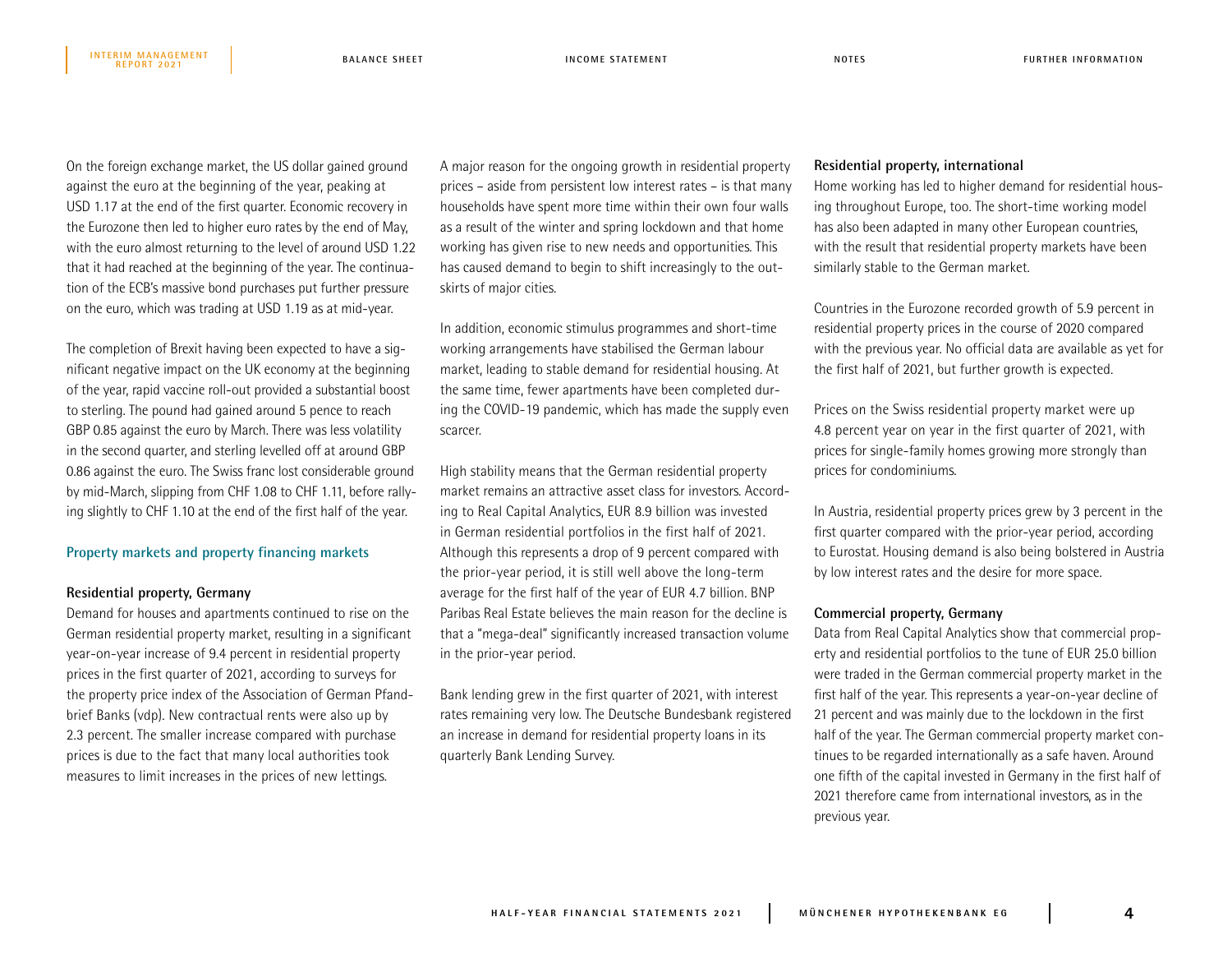Net initial yields on commercial properties varied considerably depending on the type of use. For office properties in large German cities, the net initial yield fell by 10 basis points year on year to 2.7 percent. The lowest net initial yield of 2.6 percent was recorded in Berlin and Munich, making them the most expensive locations in Europe.

In retail properties, net initial yields for commercial buildings in city-centre locations rose by 30 basis points year on year, while for shopping centres they were up by 50 basis points. This was due to lost turnover during the lockdown and associated uncertainty over rental income. The trend towards shorter lease terms and the preference for sales-based rents also made commercial buildings and shopping centres appear less attractive to investors. In contrast, food retailers recorded growth in sales, as more people were having groceries delivered to their homes during lockdown. Retail rents rose in this segment, while lease terms grew longer. Net initial yields for specialist stores and retail parks have thus fallen by about 100 basis points to 3.9 percent since the start of the COVID-19 pandemic. That means that German specialist stores and retail parks are currently more expensive compared with shopping centres.

Logistics properties have increased considerably in importance during the pandemic. However, this is not solely due to the positive development of online shopping. First and foremost, companies in the manufacturing sector have begun to diversify their supply chains, which has led to a sharp rise in demand for logistics space in Europe. Investors have recognised this trend and invested increasingly in logistics properties, pushing up net initial yields to 3.6 percent in Germany's best logistics locations.

## **Commercial property, international**

Turnover of commercial properties and residential portfolios in Europe fell by 18 percent to around EUR 89 billion in the first half of 2021. About 30 percent of European transaction volume related to property sales in the UK and a further 29 percent to transactions in Germany.

In the UK, rapid progress with vaccination programmes early in the year and the associated economic recovery had a noticeable impact. Investors not only invested more capital in commercial properties, but were also willing to pay high prices for them. Net initial yields for office properties remained stable in the first half of 2021 at 3.7 percent in central London. London rents performed similarly. In the retail segment, the decline in rents continued from 2020, with market rents for commercial buildings in city-centre locations falling by a further percent. Net initial yields remained stable in the first half of 2021, although very few transactions were registered in this segment.

In France, around EUR 11.7 billion was invested in commercial property and residential portfolios in the first half of the year, representing a drop of 31 percent year on year. Net initial yields for office properties stood at 2.7 percent in central Paris. Prime rents in central Paris remained stable in the first half of 2021, with only La Défense registering a significant drop.

EUR 3.8 billion was invested in commercial property and residential portfolios in the Netherlands, 52 percent less than in the previous year. Rents and yields remained stable both on the office market and for commercial buildings in city-centre locations in the first half of 2021.

In Spain, sales of commercial properties increased slightly in the first half of 2021 by 2 percent to EUR 4.4 billion. However, yields and rents remained stable for office and retail properties.

In the USA, transaction volume fell by 28 percent in the first quarter to USD 92.4 billion. Logistics properties and residential portfolios in particular were in demand, which consequently led to a further drop in net initial yields for these properties in the first quarter. Net initial yields stabilised in the first quarter for all other types of use. Investors continued to focus on large cities.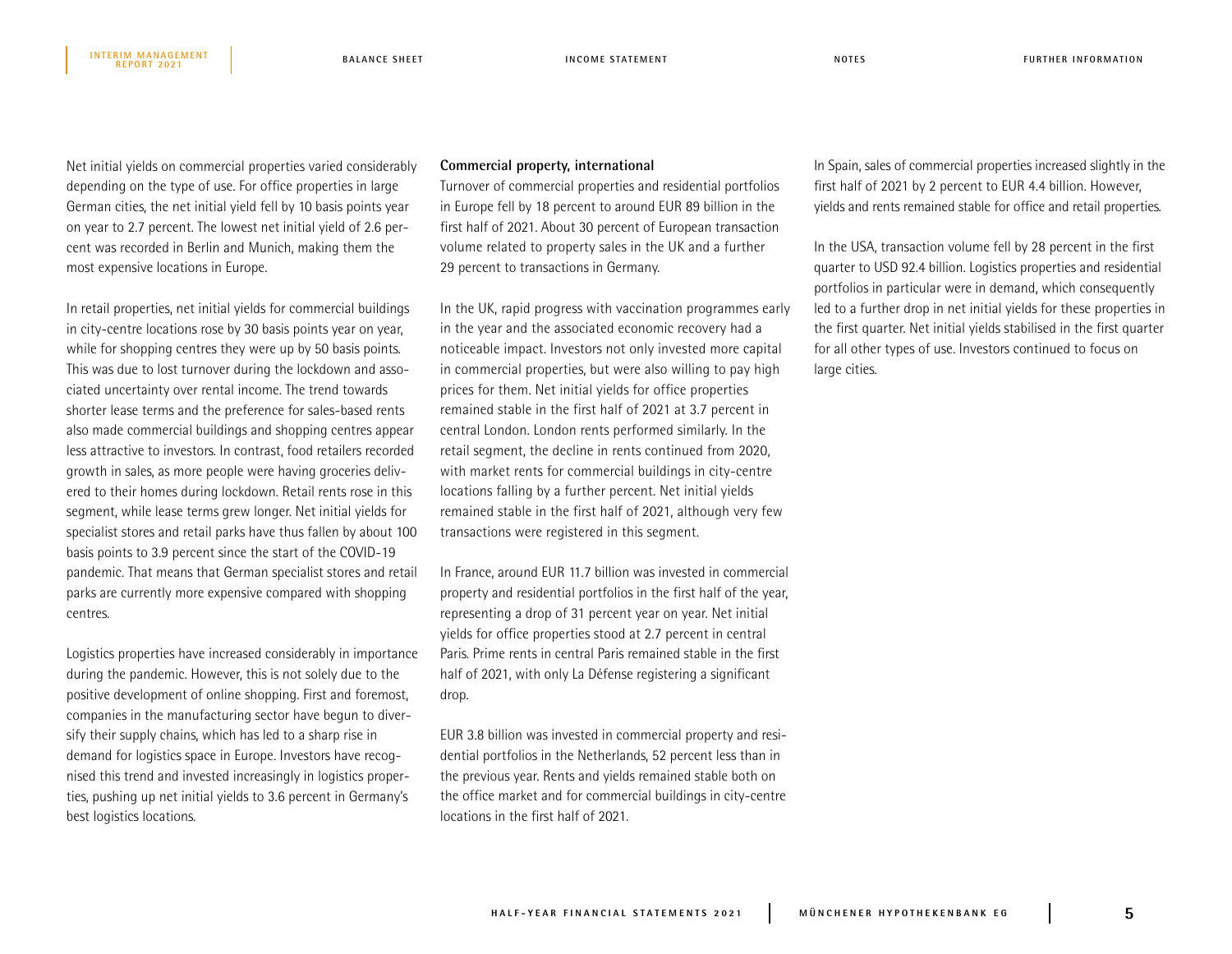## BUSINESS DEVELOPMENT

## **New mortgage business**

With a commitment volume of EUR 3.1 billion, new business almost reached the very high level of the prior-year period (EUR 3.2 billion). The decline of EUR 129 million was mainly due to lower numbers of transactions on the German and international commercial property markets in the first half of 2021.

In contrast, we expanded our new business in private residential property financing, which grew by EUR 137 million to EUR 2.1 billion. German cooperative banks remained our most important partner in brokerage business, with a commitment volume of EUR 1.5 billion. Overall, we recorded a slight drop of EUR 87 million in brokerage volumes compared with the prior-year period. However, we expanded our individual business (Individualgeschäft) – higher-volume financing for private and commercial customers – with "Volksbank" and "Raiffeisenbank" cooperative banks.

In Germany, first-half sales of our private property financing via independent financial service providers grew by EUR 167 million on the prior-year period to EUR 433 million. Our brokerage business with PostFinance in Switzerland also performed well thanks to a successful sales campaign, growing by EUR 44 million to EUR 173 million. We began cooperating with further financial service providers in Austria in the first half of the year, which enabled us to conclude financing transactions worth EUR 20 million (30 June 2020: EUR 7 million).

Commercial property financing business was down as at mid-year compared with the prior-year result. The volume of new business came to around EUR 1 billion, compared with EUR 1.25 billion as at 30 June 2020.

As in the previous year, domestic business accounted for the bulk of this, at EUR 684 million. Financing worth EUR 300 million was committed in international business, of which 65 percent related to the Netherlands and Spain.

In terms of asset classes, office and residential properties continue to dominate, and logistics properties now also account for a substantial proportion of new business compared with the previous year. In total, these three asset classes cover almost 95 percent of new business volume.

Competition remained intense in commercial property financing, even though margins rose. In particular, financing in the asset class of hotels came almost completely to a standstill. In some segments of the retail asset class, a basic reluctance to provide financing was noted. We are satisfied with our half-year result on the whole.

## **Capital markets business**

We continue to conduct our capital markets business mainly in order to manage liquidity and fulfil regulatory requirements. Overall conditions have barely changed in relation to previous years. Due to substantial ECB purchases, LCR-eligible securities are still trading at very expensive spread levels. In this environment, purchasing sovereign and bank securities with strong credit ratings is not a lucrative option, so, in view of the high total asset costs, purchases that are required for regulatory purposes are kept to the bare minimum.

Although we made significantly more new purchases than in the prior-year period, owing to higher volumes of maturing

securities and exchanges of promissory note loans for bearer instruments, our portfolio of liquid securities and promissory note loans from third-party issuers ultimately remained almost unchanged. On a net basis, the portfolio volume has grown slightly by EUR 38 million to EUR 3.7 billion since the beginning of the year. The volume of new business came to EUR 514 million in the first half of 2021, with sales and maturing instruments totalling EUR 476 million.

## **Refinancing**

Mortgage Pfandbriefe remained our most important refinancing instrument and allowed us to obtain access to funding at very good conditions, as demonstrated by our three benchmark issues in particular.

This began in January with the issue of a Mortgage Pfandbrief with a volume of EUR 500 million and a term of just under 19 years at a spread of 1 basis point above the mid-swap rate. The coupon is 0.01 percent and investor demand was very high, meaning that the order book was closed after two hours.

At the end of April 2021, we reported a record spread for long-dated Pfandbriefe. A Mortgage Pfandbrief with a volume of EUR 500 million and a term of 15 years was issued at 3 basis points below the mid-swap rate. The coupon is 0.25 percent. Investor demand was so high that the order book was closed after two hours at EUR 1.35 billion.

At the beginning of July 2021 we made a very successful return to the UK capital market, issuing a benchmark Pfandbrief in sterling for the first time since 2013. The issuance volume was GBP 350 million. The term is just under 3.5 years and the coupon is 0.5 percent. Owing to high demand, it was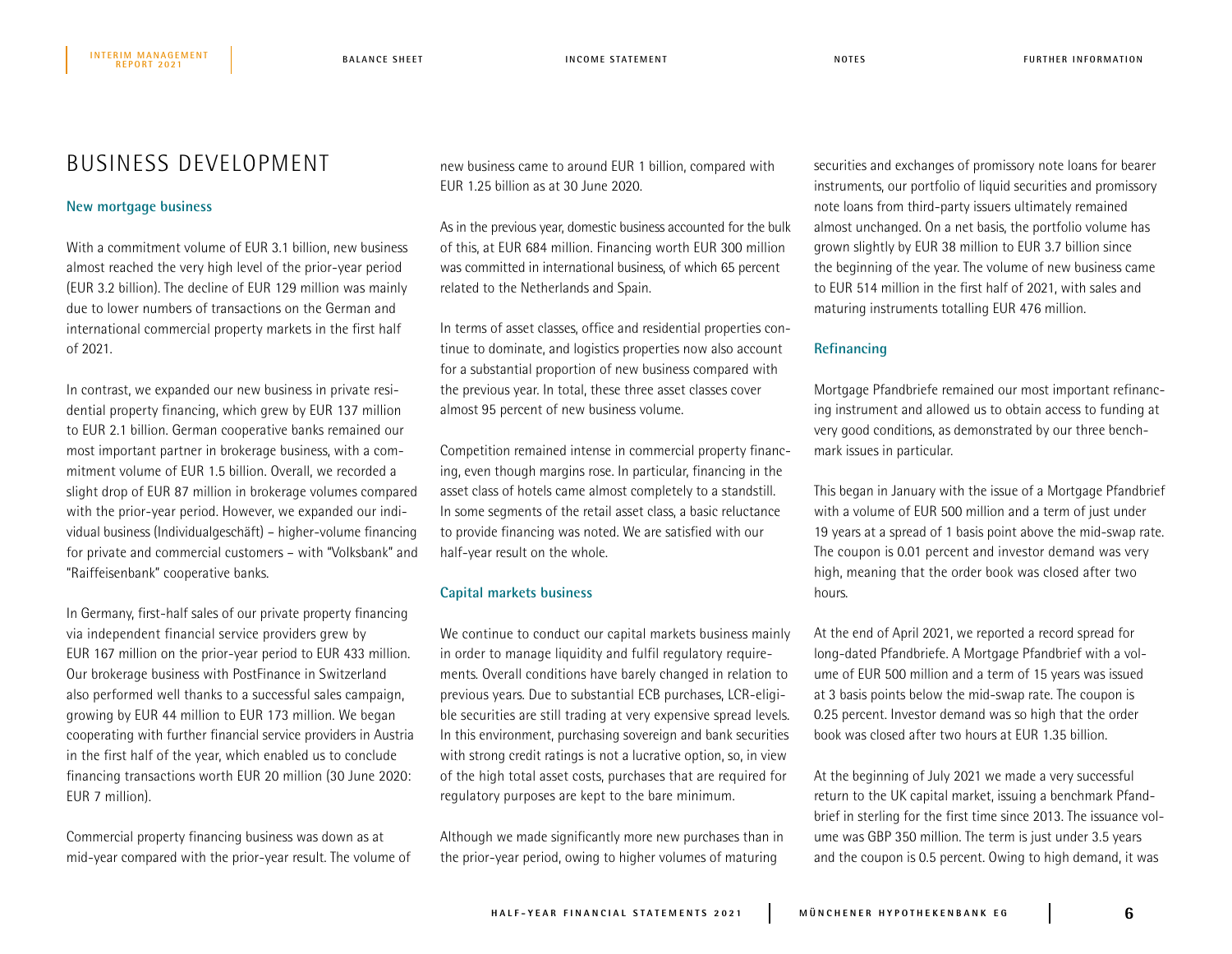possible to reduce the spread in the course of the transaction. The spread is 39 basis points above gilts (UK sovereign bonds).

A second focal point of our issuance activity was unsecured bonds in EUR and CHF.

At the beginning of March 2021, we successfully issued a green senior non-preferred bond with a volume of EUR 500 million. This was a first for the Bank in two respects. It is our first green bond in this product category, and also the first time we have issued a senior non-preferred bond in benchmark format. The bond has a term of eight years and a coupon of 0.375 percent. The issue was placed at a price of 57 basis points above the mid-swap rate.

In addition to the above-mentioned bonds in EUR, the focus in the first half of 2021 was on issues in CHF, which came to around CHF 1.1 billion by mid-July. About CHF 700 million of this sum was issued via syndicated bonds on the capital market and approximately CHF 400 million via private placements. This lively issuance activity included various terms (from two to 20 years) and product categories (Pfandbrief, senior preferred and senior non-preferred). Most of the senior products were issued in green format, which enabled us to appeal to and win over new groups of investors.

Issuance volume was around EUR 4.3 billion as at 30 June 2021. Mortgage Pfandbriefe accounted for EUR 2.6 billion of this (including Mortgage Pfandbriefe lodged as collateral at the ECB) and unsecured bonds for around EUR 1.7 billion. Once again, no Public Pfandbriefe were issued, in keeping with the Bank's business strategy.

## EARNINGS, FINANCIAL AND ASSET SITUATION

## **Development of earnings**

Net interest income<sup>1</sup> rose by 14 percent compared with the first half of 2020, to EUR 187.9 million. Net commission income<sup>2</sup> amounted to minus EUR 62.9 million. Net interest and commission income<sup>3</sup> totalled EUR 125.0 million, a yearon-year rise of 12 percent.

Administrative expenses<sup>4</sup> increased by EUR 1.4 million to EUR 68.1 million. Personnel costs were up EUR 2.6 million at EUR 32.6 million. Other administrative expenses rose by EUR 0.2 million to EUR 33.0 million.

Depreciation, amortisation and value adjustments of intangible assets and fixed assets fell to EUR 2.5 million.

The item "Depreciation, amortisation and value adjustments on accounts receivable and certain securities as well as allocations to provisions for possible loan losses" amounted to minus EUR 15.3 million, compared with minus EUR 15.5 million at the same date the previous year. In addition to the required creation of specific loan loss provisions in the very low single-digit million range, the first half of 2021 includes provisions for possible risks that cannot yet be foreseen.

In the first half of 2021, income from ordinary business activities amounted to EUR 39.7 million. After deduction of tax expenses of EUR 21.4 million, pro rata net income for the period was EUR 18.3 million (previous year: EUR 13.2 million).

## **Balance sheet structure**

Total assets amounted to EUR 51.0 billion as at 30 June 2021, compared with EUR 48.6 billion at the end of 2020.

The 5 percent increase was mainly due to further significant growth of EUR 1.5 billion in the mortgage loan portfolio to EUR 40.0 billion as at 30 June 2021. In business with sovereigns and banks, the portfolio remained at the year-end level of EUR 3.7 billion. Securities held as fixed assets included hidden reserves of EUR 41 million and hidden charges of EUR 11 million.

The portfolio included reported equity of EUR 1,595.9 million. Own funds in accordance with the CRR (Capital Requirements Regulation) amounted to EUR 1,710.5 million. This resulted in a common equity Tier 1 ratio (CET 1 ratio) of 19.7 percent as at mid-year, compared with 20.6 percent at year-end 2020. The Tier 1 capital ratio was 21.1 percent (31 December 2020: 22.2 percent) and the total capital ratio was 21.6 percent (31 December 2020: 22.8 percent). The leverage ratio was 3.6 percent as at mid-year 2021.

<sup>1</sup> Net interest income is the sum of item 1: Interest income and item 3: Current income, less item 2: Interest expenses in the income statement

<sup>&</sup>lt;sup>2</sup> Net commission income is the net sum of item 4: Commission income and item 5: Commission expenses in the income statement

<sup>&</sup>lt;sup>3</sup> Net interest and commission income is the balance of net interest income and net commission income

<sup>4</sup> Administrative expenses are the sum of item 7: General administrative expenses and item 8: Depreciation/ amortisation and value adjustments of intangible assets and fixed assets in the income statement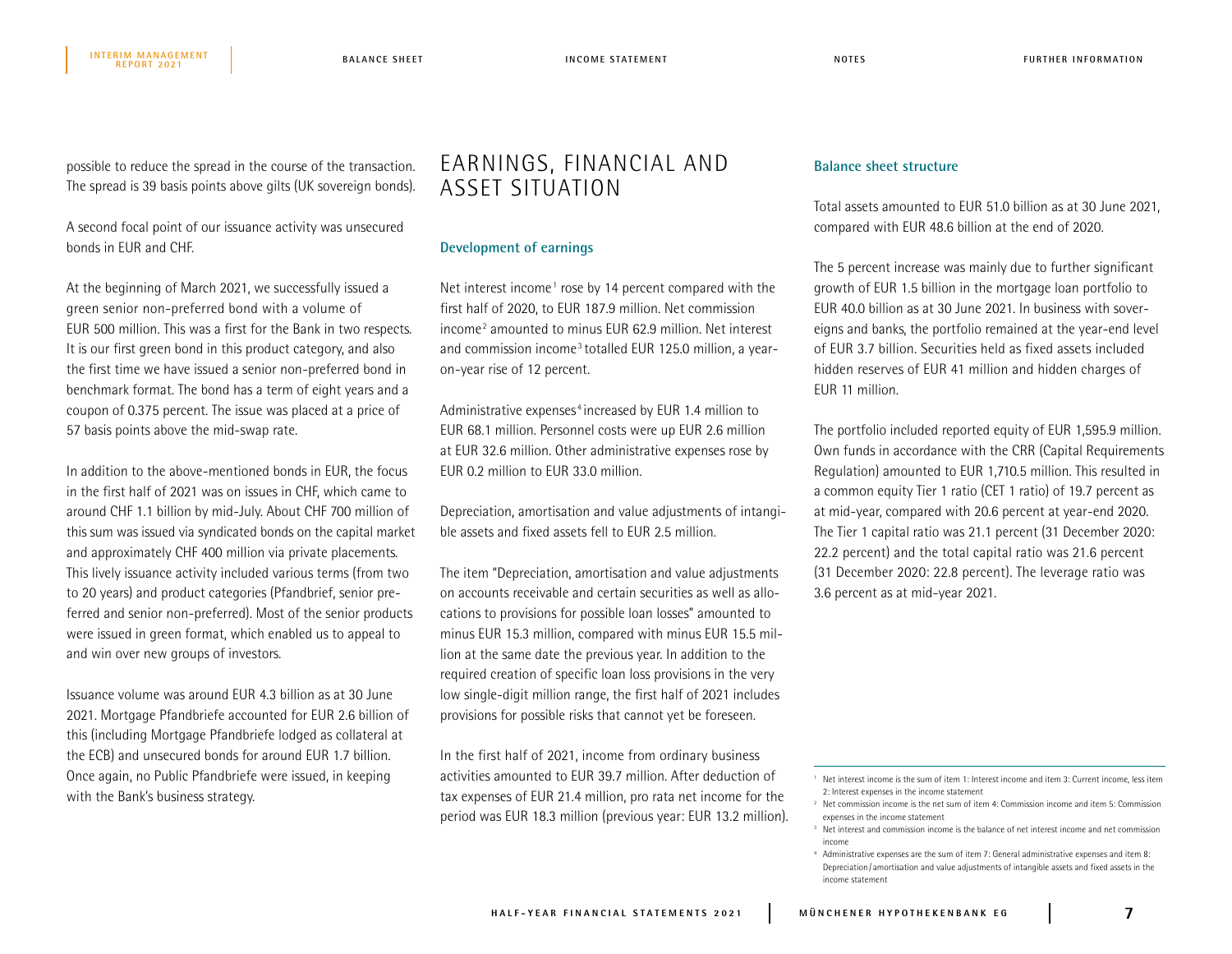## "Other liabilities to customers" break down as follows:

#### OTHER LIABILITIES TO CUSTOMERS **IN € 000**

|                                                   | Remaining term<br>< one year | Remaining term<br>> one year | Total     |  |
|---------------------------------------------------|------------------------------|------------------------------|-----------|--|
| Other liabilities to customers as at 30 June 2021 | 1,751,214                    | 2,297,141                    | 4,048,355 |  |
| Registered bonds                                  | 40,408                       | 1,427,024                    | 1,467,432 |  |
| of which institutional investors                  | 40.240                       | 1,381,024                    | 1,421,264 |  |
| Promissory note loans on the liabilities side     | 361,923                      | 788,117                      | 1,150,040 |  |
| of which institutional investors                  | 101,476                      | 492.117                      | 593,593   |  |
| Other                                             | 1,348,883                    | 82.000                       | 1,430,883 |  |
| of which institutional investors                  | 645.094                      | 82.000                       | 727,094   |  |

## RATINGS, SUSTAINABILITY AND REGULATORY CONDITIONS

## **Ratings**

Moody's left MünchenerHyp's ratings unchanged in the first half of 2021:

|                                                      | Ratings        |
|------------------------------------------------------|----------------|
| Mortgage Pfandbriefe                                 | Ааа            |
| Junior Senior Unsecured (Non-Preferred Senior Notes) | A <sub>2</sub> |
| Senior Unsecured (Preferred Senior Notes)            | Aa $3^*$       |
| Short-term liabilities                               | Prime-1        |
| Long-term deposits                                   | $Aa3*$         |
| * Outlook negative.                                  |                |

Our long-term unsecured liabilities have ratings from the other two major rating agencies, Standard & Poor's (A+, outlook stable) and Fitch (AA-, outlook stable), via the combined rating of the Cooperative Financial Network.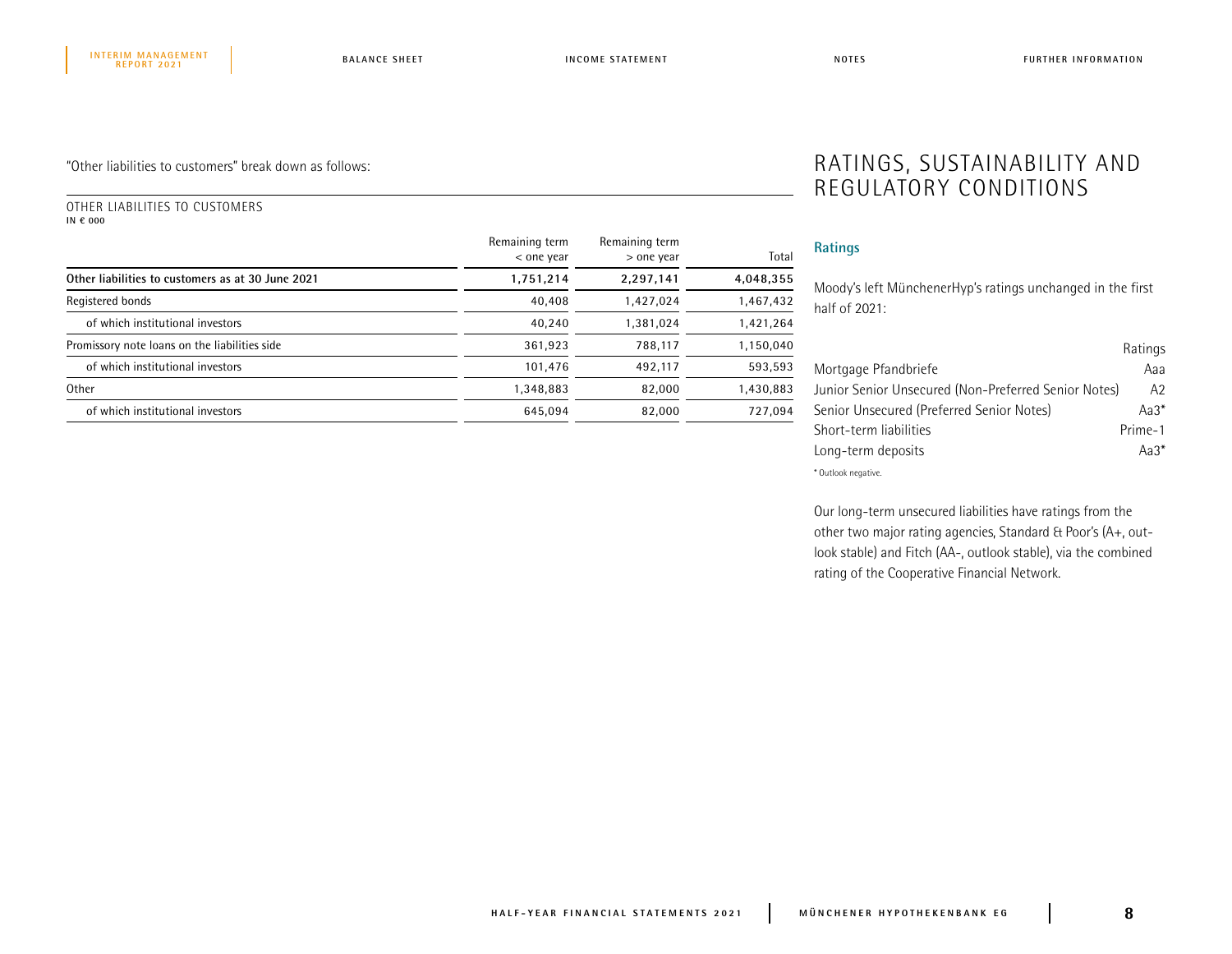### **Sustainability**

MünchenerHyp's sustainability ratings remained unchanged in the first half of 2021:

#### THE DEVELOPMENT OF OUR SUSTAINABILITY RATINGS SINCE 2019

|                |                                            | 2019                                                                                                         | 2020/2021<br>Corporate ESG<br>Performance<br>Prime<br><b>RATED BY</b><br><b>ISS ESG</b><br>C+ (ISS Prime Status) |  |
|----------------|--------------------------------------------|--------------------------------------------------------------------------------------------------------------|------------------------------------------------------------------------------------------------------------------|--|
| ISS-ESG        |                                            | Corporate<br><b>Responsibility</b><br><b>Prime</b><br>rated by<br><b>ISS-oekom≻</b><br>B- (ISS Prime Status) |                                                                                                                  |  |
| imuq           | Sustainability rating/<br>Unsecured bonds: | positive (BB)                                                                                                | positive (BB)                                                                                                    |  |
|                | Mortgage Pfandbriefe:                      | positive (BBB)                                                                                               | positive (BBB)                                                                                                   |  |
|                | Public Pfandbriefe:                        | very positive (A)                                                                                            | very positive (A)                                                                                                |  |
| Sustainalytics |                                            | 65 out of 100 points                                                                                         | Risk score of 17.4<br>$[{} ow risk]*$                                                                            |  |

\* The previous Sustainalytics scoring system from 0 to 100 points has been replaced with a "risk score" (from 0 to 40+ points). The lower the risk score, the more robust the company's sustainability management is considered to be.

### **Regulatory conditions**

From 30 June 2021, compliance with the minimum limit of 100 percent for the net stable funding ratio (NSFR) is mandatory, in accordance with the provisions of CRR II. MünchenerHyp is well above this limit.

## PERSONNEL

The Bank's earnings-oriented growth strategy and extensive regulatory requirements again meant that we had to recruit more staff. By mid-year, 40 new employees had been hired on permanent contracts to fill new vacancies and replace departing staff. Employee turnover increased slightly, but is still at a level that is customary in the industry.

## CORPORATE PLANNING

The business and risk strategy defines the framework for MünchenerHyp's main business operations and has been reviewed at regular intervals. The business strategy continues to focus on profit-oriented growth of the mortgage portfolios and a gradual reduction in lending business with sovereigns and banks, with the aim of further strengthening the Bank's profitability and thus its profit retention capacity.

## OUTLOOK

## **Outlook: Opportunities and risks**

Despite positive developments in the second quarter of 2021, the outlook for the economy is accompanied by uncertainties that are difficult to assess. In particular, risks to global economic development lie in the emergence of new variants of the coronavirus, fresh waves of infection and further lockdowns.

However, economic researchers are optimistic in their forecasts for the second half of 2021. The Kiel Institute for the World Economy expects growth of 6.7 percent in global gross domestic product, mainly due to improved prospects for industrial countries. An increase of 4.8 percent in global economic output has been forecast for 2022. The outlook for the Eurozone is also positive. In its current summer forecast, the European Commission has raised its expectations for growth in gross domestic product to 4.8 percent. It anticipates economic growth of 4.5 percent for 2022.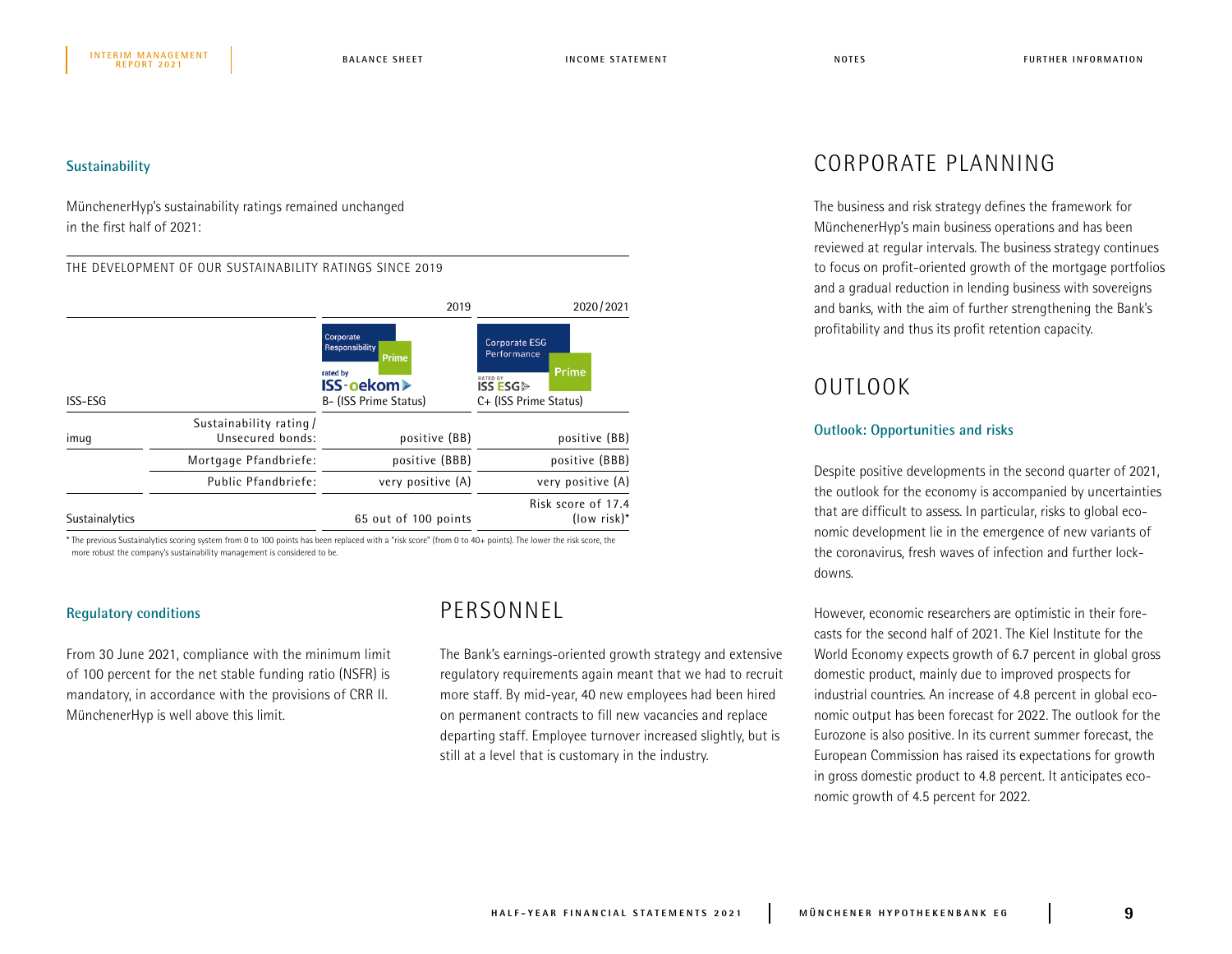The prospects for the German economy have also improved as the most recent wave of the COVID-19 pandemic has subsided, and economic research institutes have recently raised their forecasts for 2021. On average, gross domestic product is now predicted to increase by 3.5 percent in 2021 and 4.2 percent in 2022. Bottlenecks in supply and shortages of materials in particular may curb growth. In the construction industry, this is likely to be reflected in a further rise in construction prices. Construction investment is also expected to increase further.

Favourable economic prospects will give a boost to stock markets. However, the possible emergence of a further wave of infection also poses a risk to stock and capital markets. Central banks are therefore expected to continue pursuing an expansionary monetary policy. Hence, it is also very unlikely that the ECB will reduce its bond purchases. These measures should thus help to support an economic recovery and cement the low interest rate environment on bond markets.

On foreign exchange markets, a slightly positive performance is forecast for the euro, along with a downward trend for the US dollar which may come under pressure as the global economy recovers. The impact of Brexit could continue to weigh slightly on the pound, as many of the effects on the British economy will only start to come to the fore as the year progresses. As far as the Swiss franc is concerned, we still expect to see minor fluctuations and more or less stable exchange rates.

Funding spreads for banks are likely to remain attractive. TLTRO tenders will continue to provide banks with ample liquidity at favourable interest rates for the time being. Accordingly, the volume for bank funding on the market will remain low and should not exert any upward pressure on funding spreads.

Experts therefore expect weaker issuance activity on covered bond markets for 2021 as a whole. A new issuance volume for benchmark covered bonds denominated in euros of EUR 80 billion is forecast, which will be offset by maturities of around EUR 130 billion. It is expected that these maturing bonds will not be replaced in full by new issues and that the cheap central bank money provided via TLTRO-III, in particular, will have an impact.

Despite positive economic prospects and the fact that residential and commercial property markets have remained stable to date, we must still keep an eye on possible negative consequences of the COVID-19 pandemic – particularly if one or more new waves of infection occur and lead to further lockdowns.

Demand for residential and commercial property will remain supported by low interest rates in the second half of 2021. This is also expected to have a positive impact on new property financing business.

On the German residential property market, prices for houses and apartments are expected to continue rising. On one hand, forecasts for the labour market are much more positive, while at the same time people are continuing to seek more living space with the possibility of working from home. Supply also remains scarce, as new build completions are low in many places and cannot cover demand for housing, particularly in large cities.

In Switzerland, too, prices for residential property are set to increase further, along with rents in major conurbations. Lower growth in rents is expected only in rural areas.

With regard to the residential property market in Austria, demand is expected to remain high in conurbations, while rents and property values are expected to rise. Demand is underpinned by positive economic development and the upturn on the labour market.

In forecasts for commercial property markets, it is important primarily to consider the development of the different types of use, in view of the risk of a possible further wave of infection.

Against the backdrop of a stable labour market, demand for office properties will increase. However, it remains to be seen what impact flexible working models will have on demand for office space. Demand for new build properties in prime locations in particular will nevertheless remain very high, as users and investors are attaching increasing importance to sustainability issues. In this context, it is anticipated that older buildings will be renovated in order to add value before being put on the market again.

In the retail segment, the recovery depends on the range of goods offered and the retail format. Specialist stores, retail parks, supermarkets and local shops have not recorded a decline in sales during the COVID-19 pandemic, because of their role in ensuring supplies. This stands in contrast to fashion retailers, for example, which are often the main tenants in shopping centres and city-centre business locations and have suffered sharp drops in sales. Rising vacancy rates and a decline in market rents must therefore be anticipated in both shopping centres and business locations.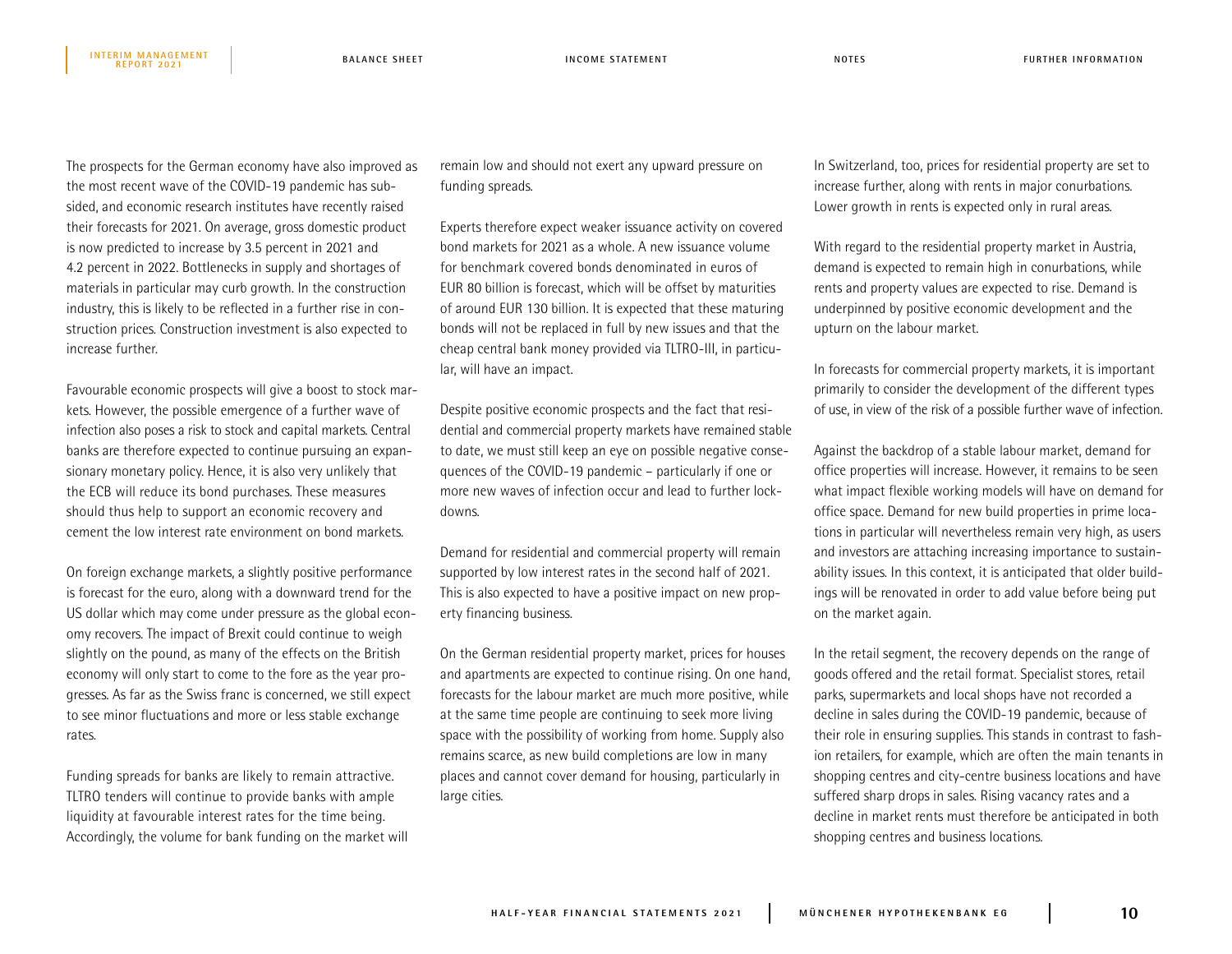Demand for logistics properties will remain strong, as functioning and broadly diversified logistics infrastructure has become more important to the economy as a result of the COVID-19 pandemic. This will ensure that investor interest remains high and will continue to push up prices. A further decline in net initial yields is therefore likely, in view of space shortages and restrictions on new building in many large cities.

**REPORT 2021**

In our business plans, we assume that markets will remain stable or develop positively, as we have described. Nevertheless, we are monitoring market trends very closely with regard to risks, particularly those that could arise as a result of a new wave of infection.

In the private residential property financing segment, we expect new business to be at least as high as in the previous year. In our partnership with cooperative banks, we expect commitment volume to be at the same level as the prior-year result. We expect the result of our cooperation with independent financial service providers to increase year on year. We also anticipate positive development in our business in Switzerland and Austria, with the addition of new cooperation partners in Austria likely giving further momentum to our brokerage business.

In commercial property financing, we expect positive new business development in the second half of the year, as a large number of loan enquiries are currently on the point of completion. We regard further business prospects as positive overall, as low interest rates mean that there are very few profitable alternatives to property investments, while at the same time investment pressure remains high in Europe and the USA. However, the consequences of the lockdown will continue to affect commercial property markets until the end of 2021, and only after that will opportunities arise to catch up and grow. Risks to our new business lie primarily in the

possible economic consequences of a continuation of the COVID-19 pandemic. We will therefore continue to follow a conservative approach when providing financing and will generate new business after carefully weighing up the risk and return profile.

The syndicated loan market for properties located in Germany has gained further momentum and appears to have largely returned to the level it was at before the outbreak of the pandemic. With regard to financing in other European countries and the USA, there has been a noticeable increase in the willingness of national and international financiers to take on syndicated lending risks. We anticipate an improvement leading towards liquid, fully functioning syndication markets once property and capital markets have stabilised further.

Overall, we expect new business in commercial property financing to be up compared with last year.

The portfolio of assets in the banks and sovereigns segment continues to be used mainly for the management of liquidity and cover pools.

Our overall liquidity requirements (money market and capital market) will range from around EUR 8.5 billion to EUR 9.5 billion in 2021, of which EUR 6.5 billion to EUR 7.0 billion is expected to be raised on the capital market and the remainder on the money market. Mortgage Pfandbriefe remain our most important source of funding.

As part of the further refinement of our sustainability strategy, we will address further issues in the second half of the year and in particular will draw up measures on this basis in order to meet the challenges of climate change. A crossdepartmental project will also be set up to implement new regulatory requirements.

We expect net interest and commission income to improve, despite rising commission expenses. We will generally achieve the targets set for 2021.

We expect net income for the 2021 financial year to be above the previous year's level.

### **Forward-looking statement disclaimer**

These half-year financial statements contain statements concerning our expectations and forecasts for the future. These forward-looking statements, in particular regarding MünchenerHyp's business development and earnings performance, are based on planning assumptions and estimates and are subject to risks and uncertainties. Our business is influenced by a variety of factors, most of which are beyond our control. These mainly include economic developments, the state and further development of financial and capital markets in general and our funding conditions in particular, as well as unexpected defaults on the part of our borrowers. Actual results and developments may therefore differ from the assumptions that have been made today. Such statements are thus only valid at the time this report was prepared.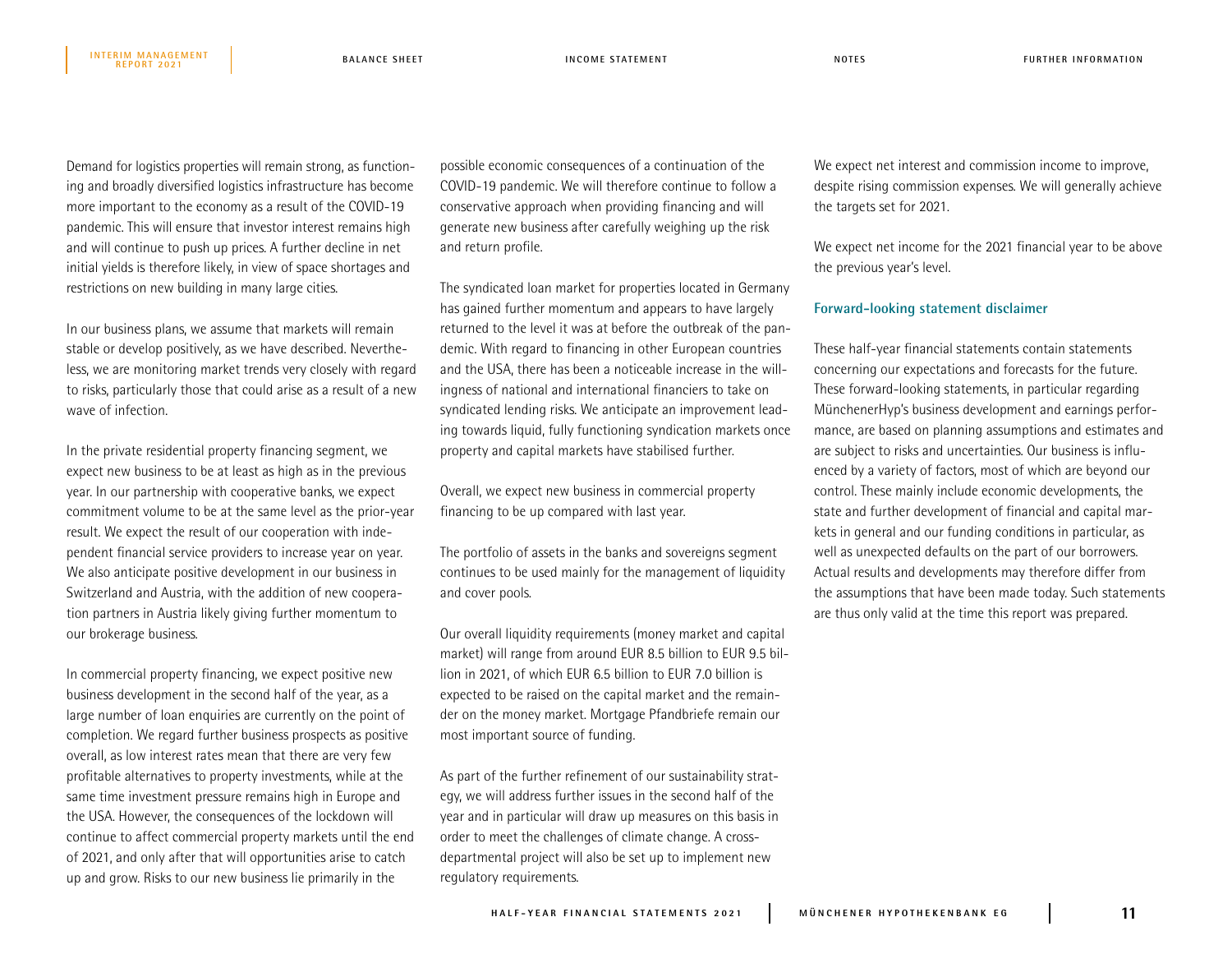## **Balance sheet as at 30 June 2021**

| ASSETS<br>IN $\epsilon$                                                            |                   |                   |                     |
|------------------------------------------------------------------------------------|-------------------|-------------------|---------------------|
|                                                                                    |                   | 30.06.2021        | € 000<br>31.12.2020 |
| 1. Cash reserve                                                                    |                   |                   |                     |
| a) Cash on hand                                                                    | 1,311.29          |                   | 10                  |
| b) Balances with central banks                                                     | 577,462,414.26    |                   | 151,900             |
| of which with Deutsche Bundesbank €577,462,414.26                                  |                   |                   |                     |
|                                                                                    |                   | 577,463,725.55    | 151,910             |
| 2. Claims on banks                                                                 |                   |                   |                     |
| a) Mortgage loans                                                                  | 1,756,466.71      |                   | 1,804               |
| b) Public-sector loans                                                             | 100,580,922.58    |                   | 100,576             |
| c) Other claims                                                                    | 1,568,343,335.42  |                   | 1,833,316           |
| of which payable on demand €890,079,585.48                                         |                   |                   |                     |
|                                                                                    |                   | 1,670,680,724.71  | 1,935,696           |
| Claims on customers<br>3.                                                          |                   |                   |                     |
| a) Mortgage loans                                                                  | 39,852,858,946.38 |                   | 38,319,054          |
| b) Public-sector loans                                                             | 1,419,578,017.89  |                   | 1,754,449           |
| c) Other claims                                                                    | 147,377,811.86    |                   | 191,435             |
|                                                                                    |                   | 41,419,814,776.13 | 40,264,938          |
| Bonds and other fixed-income securities<br>4.                                      |                   |                   |                     |
| a) Bonds and notes                                                                 | 2,262,309,089.23  |                   | 1,906,376           |
| aa) Public-sector issuers €1,550,527,651.69                                        |                   |                   | (1, 166, 468)       |
| of which eligible as collateral for Deutsche Bundesbank advances €1,513,833,375.89 |                   |                   |                     |
| ab) Other issuers €711,781,437.54                                                  |                   |                   | (789, 907)          |
| of which eligible as collateral for Deutsche Bundesbank advances €569,510,106.03   |                   |                   |                     |
| b) Own bonds and notes                                                             | 4,500,127,125.00  |                   | 3,750,170           |
| Nominal value €4,500,000,000.00                                                    |                   |                   |                     |
|                                                                                    |                   | 6,762,436,214.23  | 5,656,546           |
| Carried forward:                                                                   |                   | 50,430,395,440.62 | 48,009,090          |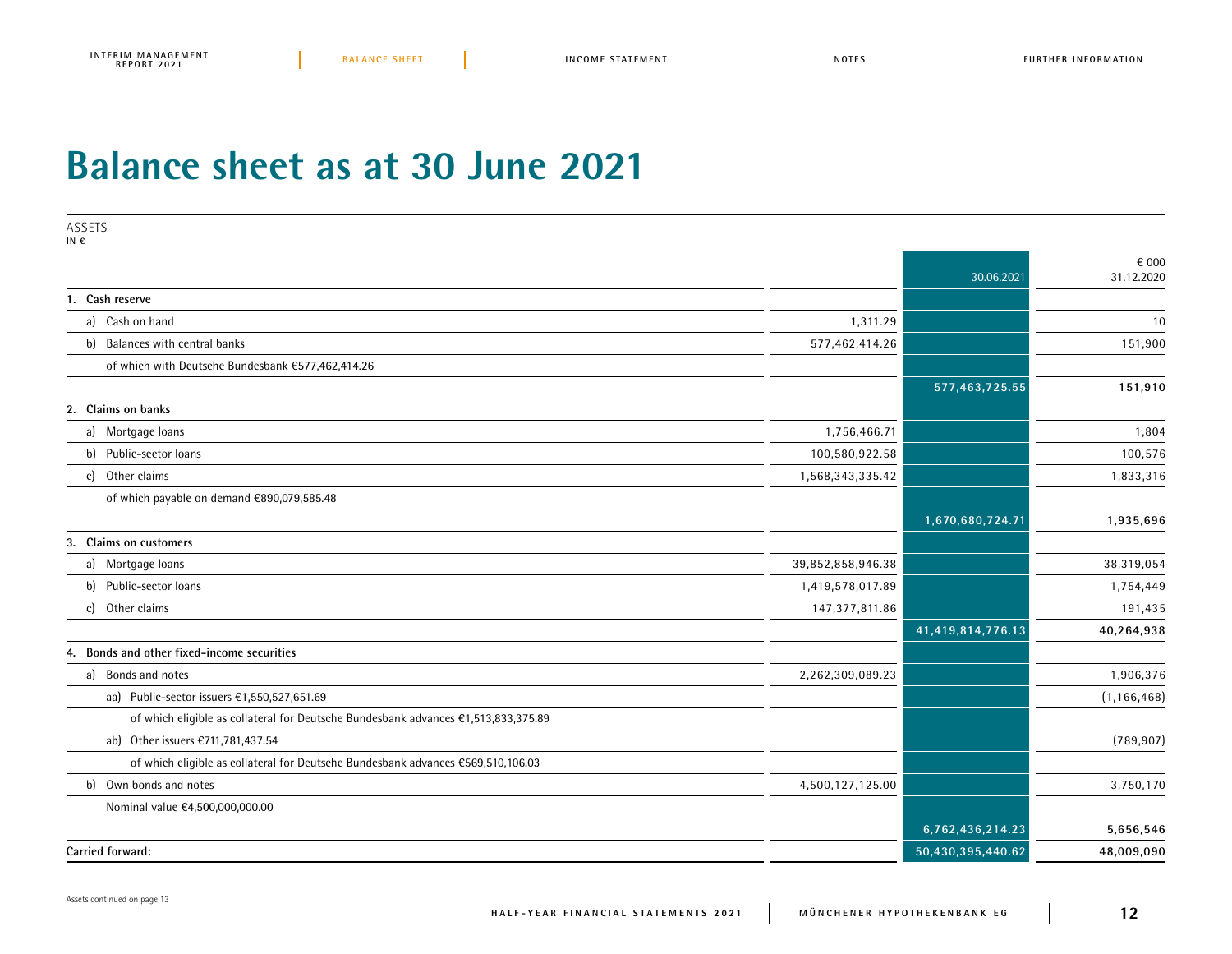Assets continued from page 12

ASSETS

|                | 30.06.2021        | € 000<br>31.12.2020 |
|----------------|-------------------|---------------------|
|                | 50,430,395,440.62 | 48,009,090          |
|                |                   |                     |
|                | 147,000,000.00    | 147,000             |
|                |                   |                     |
| 104,535,198.49 |                   | 104,535             |
|                |                   |                     |
| 18,500.00      |                   | 19                  |
|                |                   |                     |
|                | 104,553,698.49    | 104,554             |
|                | 12,351,601.64     | 12,352              |
|                |                   |                     |
|                | 3,591,954.75      | 4,203               |
|                | 66,194,855.59     | 67,105              |
|                | 141,335,524.00    | 144,641             |
|                |                   |                     |
| 86,351,887.66  |                   | 68,762              |
| 16,121,249.87  |                   | 711                 |
|                | 102,473,137.53    | 69,473              |
|                | 51,007,896,212.62 | 48,558,418          |
|                |                   |                     |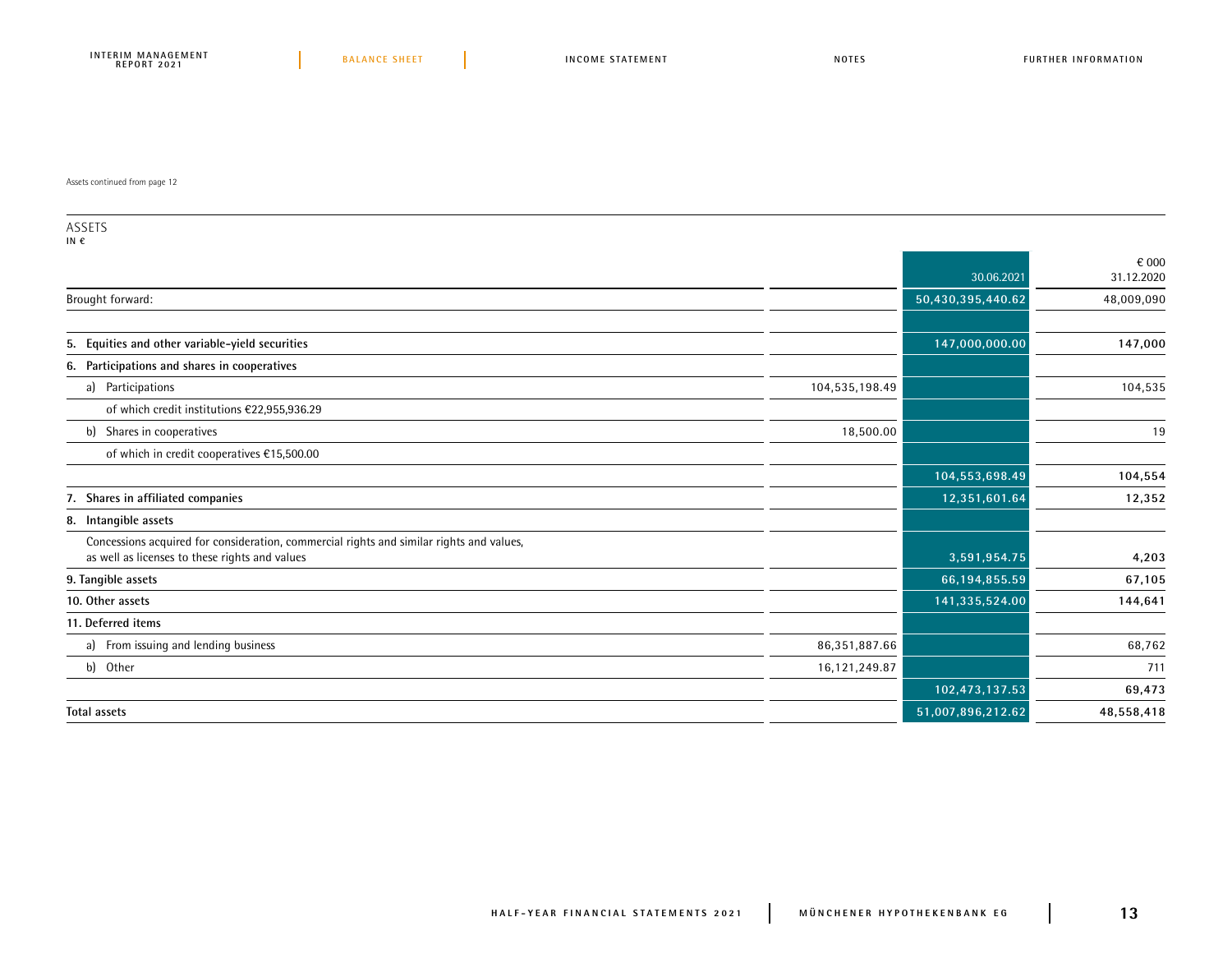#### LIABILITIES, CAPITAL AND RESERVES **IN €**

|                                                                  |                   | 30.06.2021        | € 000<br>31.12.2020 |
|------------------------------------------------------------------|-------------------|-------------------|---------------------|
| Liabilities to banks                                             |                   |                   |                     |
| a) Registered Mortgage Pfandbriefe issued                        | 724,881,550.82    |                   | 704,383             |
| b) Registered Public Pfandbriefe issued                          | 83,260,842.69     |                   | 85,919              |
| Other liabilities<br><sub>c</sub>                                | 7,340,597,529.94  |                   | 6,828,229           |
| of which: payable on demand €1,182,220,369.20                    |                   |                   |                     |
|                                                                  |                   | 8,148,739,923.45  | 7,618,531           |
| 2. Liabilities to customers                                      |                   |                   |                     |
| a) Registered Mortgage Pfandbriefe issued                        | 9,113,364,867.52  |                   | 9,157,495           |
| Registered Public Pfandbriefe issued<br>b)                       | 1,456,807,410.94  |                   | 1,808,582           |
| Other liabilities<br>$\mathcal{C}$                               | 4,048,354,647.99  |                   | 3,881,626           |
| of which: payable on demand €119,148,323.65                      |                   |                   |                     |
|                                                                  |                   | 14,618,526,926.45 | 14,847,703          |
| 3. Certificated liabilities                                      |                   |                   |                     |
| a) Bonds issued                                                  | 26,100,795,969.82 |                   | 23,887,921          |
| aa) Mortgage Pfandbriefe €20,367,394,167.23                      |                   |                   | (19, 174, 300)      |
| ab) Public Pfandbriefe €85,677,934.96                            |                   |                   | (96,098)            |
| Other bonds and fixed income securities €5,647,723,867.63<br>ac) |                   |                   | (4,617,523)         |
| Other certificated liabilities<br>b)                             | 120,332,762.55    |                   | 164,058             |
|                                                                  |                   | 26,221,128,732.37 | 24,051,979          |
| 4. Other liabilities                                             |                   | 87,119,577.81     | 140,379             |
|                                                                  |                   |                   |                     |
| Carried forward:                                                 |                   | 49,075,515,160.08 | 46,658,592          |

Liabilities continued on page 15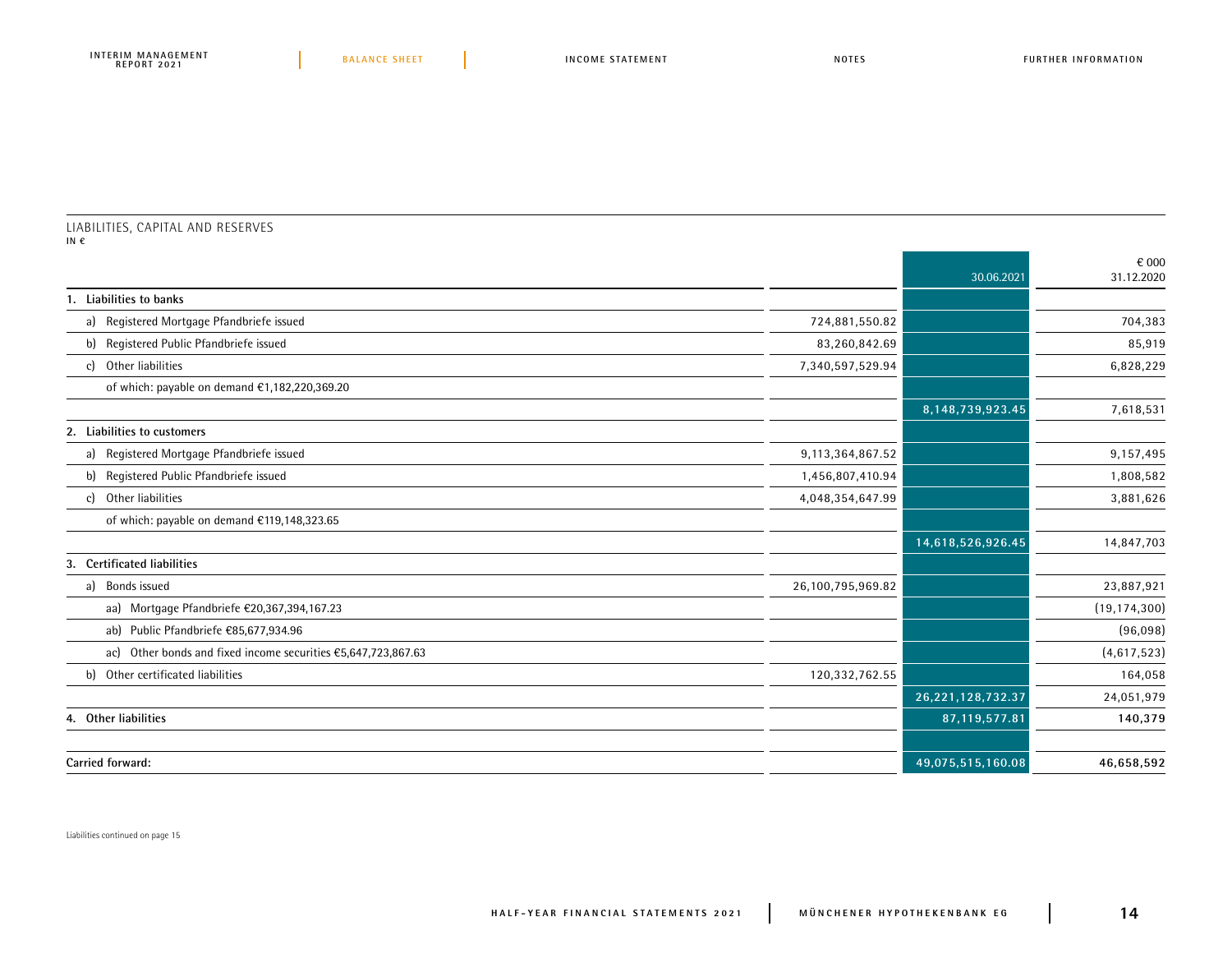Liabilities continued from page 14

#### LIABILITIES, CAPITAL AND RESERVES **IN €**

|                                                      |                  | 30.06.2021        | € 000<br>31.12.2020 |
|------------------------------------------------------|------------------|-------------------|---------------------|
| Brought forward:                                     |                  | 49,075,515,160.08 | 46,658,592          |
|                                                      |                  |                   |                     |
| 5. Deferred items                                    |                  |                   |                     |
| From issuing and lending business                    | 65,983,236.60    |                   | 60,323              |
|                                                      |                  | 65,983,236.60     | 60,323              |
| 6. Provisions                                        |                  |                   |                     |
| a) Provisions for pensions and similar obligations   | 35,672,006.00    |                   | 34,922              |
| b) Provisions for taxes                              | 2,845,000.00     |                   | 595                 |
| c) Other provisions                                  | 33,633,309.59    |                   | 36,810              |
|                                                      |                  | 72,150,315.59     | 72,327              |
| 7. Subordinated liabilities                          |                  | 29,500,000.00     | 49,700              |
| 8. Profit-participation certificates                 |                  | 113,843,351.55    | 115,719             |
| 9. Fund for general banking risks                    |                  | 55,000,000.00     | 55,000              |
| 10. Capital and reserves                             |                  |                   |                     |
| a) Subscribed capital                                | 1,197,596,260.00 |                   | 1,153,052           |
| aa) Members' capital contributions €1,197,596,260.00 |                  |                   | (1, 153, 052)       |
| b) Revenue reserves                                  | 347,000,000.00   |                   | 347,000             |
| ba) Legal reserves €341,000,000.00                   |                  |                   | (341,000)           |
| bb) Other revenue reserves €6,000,000.00             |                  |                   | (6,000)             |
| c) Unappropriated profit                             | 51,307,888.80    |                   | 46,705              |
|                                                      |                  | 1,595,904,148.80  | 1,546,757           |
| Total liabilities, capital and reserves              |                  | 51,007,896,212.62 | 48,558,418          |
| 1. Contingent liabilities                            |                  |                   |                     |
| Contingent liability on quarantees and indemnities   |                  | 766.94            |                     |
| 2. Other commitments                                 |                  |                   |                     |
| Irrevocable loan commitments                         |                  | 4,829,591,433.55  | 4,750,652           |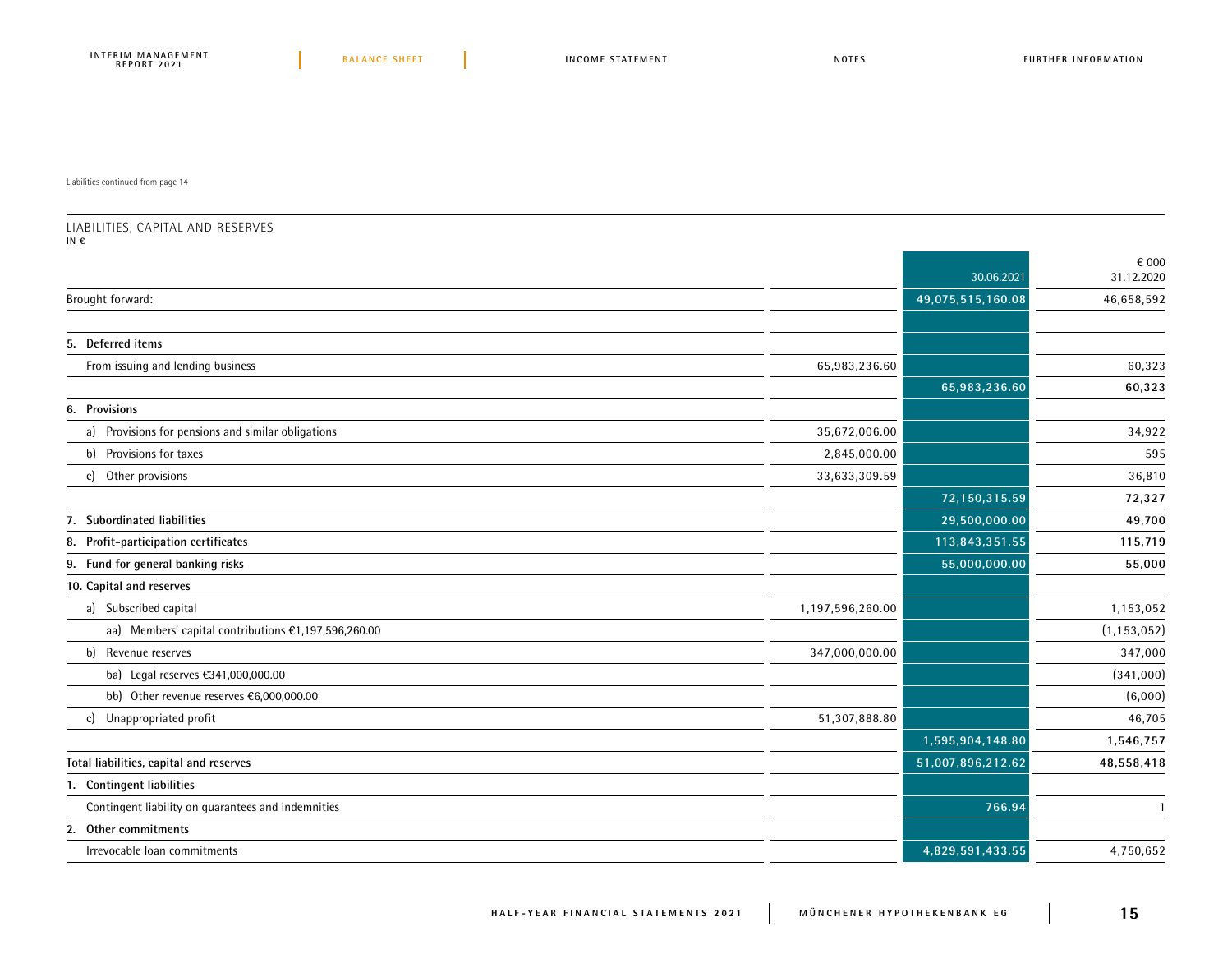## **Income statement**

1 JANUARY THROUGH 30 JUNE 2021

INCOME STATEMENT

**IN €**

|                                                                                                                             |               |                |                      | € 000                |
|-----------------------------------------------------------------------------------------------------------------------------|---------------|----------------|----------------------|----------------------|
|                                                                                                                             |               |                | 01.01. to 30.06.2021 | 01.01. to 30.06.2020 |
| 1. Interest income from                                                                                                     |               |                | 473,635,539.20       | 478,835              |
| a) Lending and money market operations                                                                                      |               | 451,586,007.06 |                      | 459,588              |
| b) Fixed-income securities and debt register claims                                                                         |               | 22,049,532.14  |                      | 19,247               |
| 2. Interest expenses                                                                                                        |               |                | 286,281,809.62       | 313,949              |
| 3. Current income from                                                                                                      |               |                | 500,054.74           | 250                  |
| Participations and shares in cooperatives<br>a)                                                                             |               | 500,054.74     |                      | 250                  |
| 4. Commission income                                                                                                        |               |                | 6,597,946.81         | 4,909                |
| <b>Commission expenses</b>                                                                                                  |               |                | 69,461,102.61        | 58,715               |
| Other operating income<br>6.                                                                                                |               |                | 944,780.76           | 441                  |
| 7. General administrative expenses                                                                                          |               |                | 65,596,516.99        | 62,755               |
| Personnel expenses<br>a)                                                                                                    |               | 32,549,572.13  |                      | 29,950               |
| aa) Wages and salaries                                                                                                      | 27,359,885.64 |                |                      | 25,386               |
| ab) Social security contributions and cost of pensions and other benefits                                                   | 5,189,686.49  |                |                      | 4,564                |
| of which €1,124,470.60                                                                                                      |               |                |                      | (940)                |
| b) Other administrative expenses                                                                                            |               | 33,046,944.86  |                      | 32,805               |
| Depreciation/amortisation and value adjustments on intangible assets and fixed assets<br>8.                                 |               |                | 2,500,000.01         | 3,950                |
| 9. Other operating expenses                                                                                                 |               |                | 2,832,674.06         | 2,635                |
| 10. Write-downs on and adjustments to claims and certain securities and additions to provisions for<br>possible loan losses |               |                | 15,305,779.46        | 15,511               |
| 11. Results from ordinary business activities                                                                               |               |                | 39,700,438.76        | 26,920               |
| 12. Taxes on revenue and income                                                                                             |               |                | 21,429,678.64        | 13,750               |
| 13. Net income                                                                                                              |               |                | 18,270,760.12        | 13,170               |
| 14. Retained earnings brought forward from previous year                                                                    |               |                | 33,037,128.68        | 24,004               |
| 15. Unappropriated profit                                                                                                   |               |                | 51,307,888.80        | 37,174               |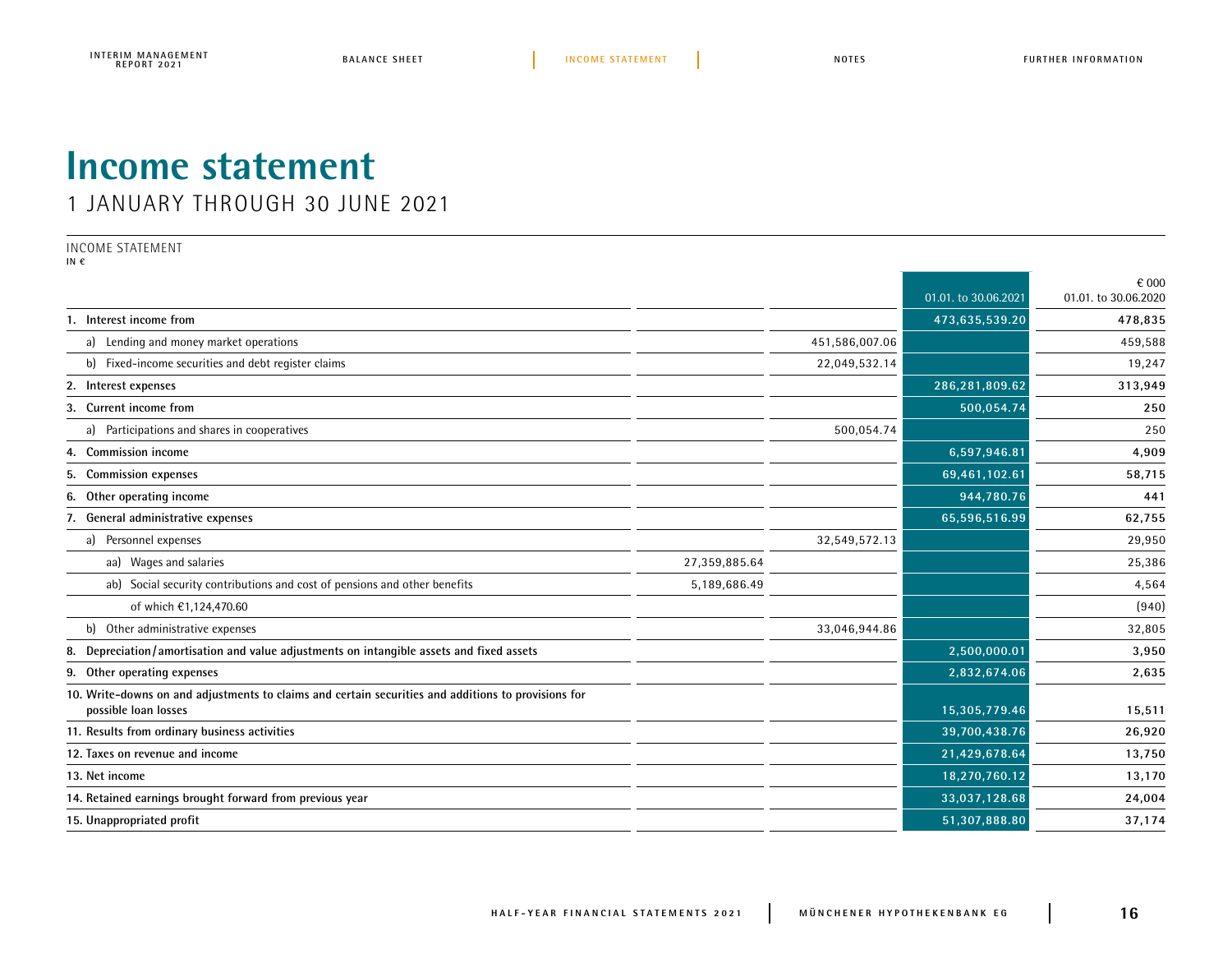## **Notes to the interim financial statements as at 30 June 2021 (abridged)**

### **General information on accounting policies**

Münchener Hypothekenbank eG's financial accounts for the first half of 2021 were prepared using the same methods used to prepare the balance sheet and determine valuations shown in the annual statement of accounts as at 31 December 2020.

The explanations of the significant amendments of the items in the abridged balance sheet and abridged profit and loss statement were provided in the interim management report.

Tax expenses noted for the period 1 January to 30 June 2021 were calculated based on the weighted average of the annual tax rate on income.

The annual fee due for the European bank levy was accounted for on a pro rata temporis basis for the first half of 2021.

### **Auditing association**

DGRV – Deutscher Genossenschafts- und Raiffeisenverband e. V., Berlin, Linkstraße 12

Munich, 3 August 2021

Münchener Hypothekenbank eG

Board of Management

**Dr Louis Hagen Dr Holger Horn** Chairman Member of the Board of Management of the Board of Management

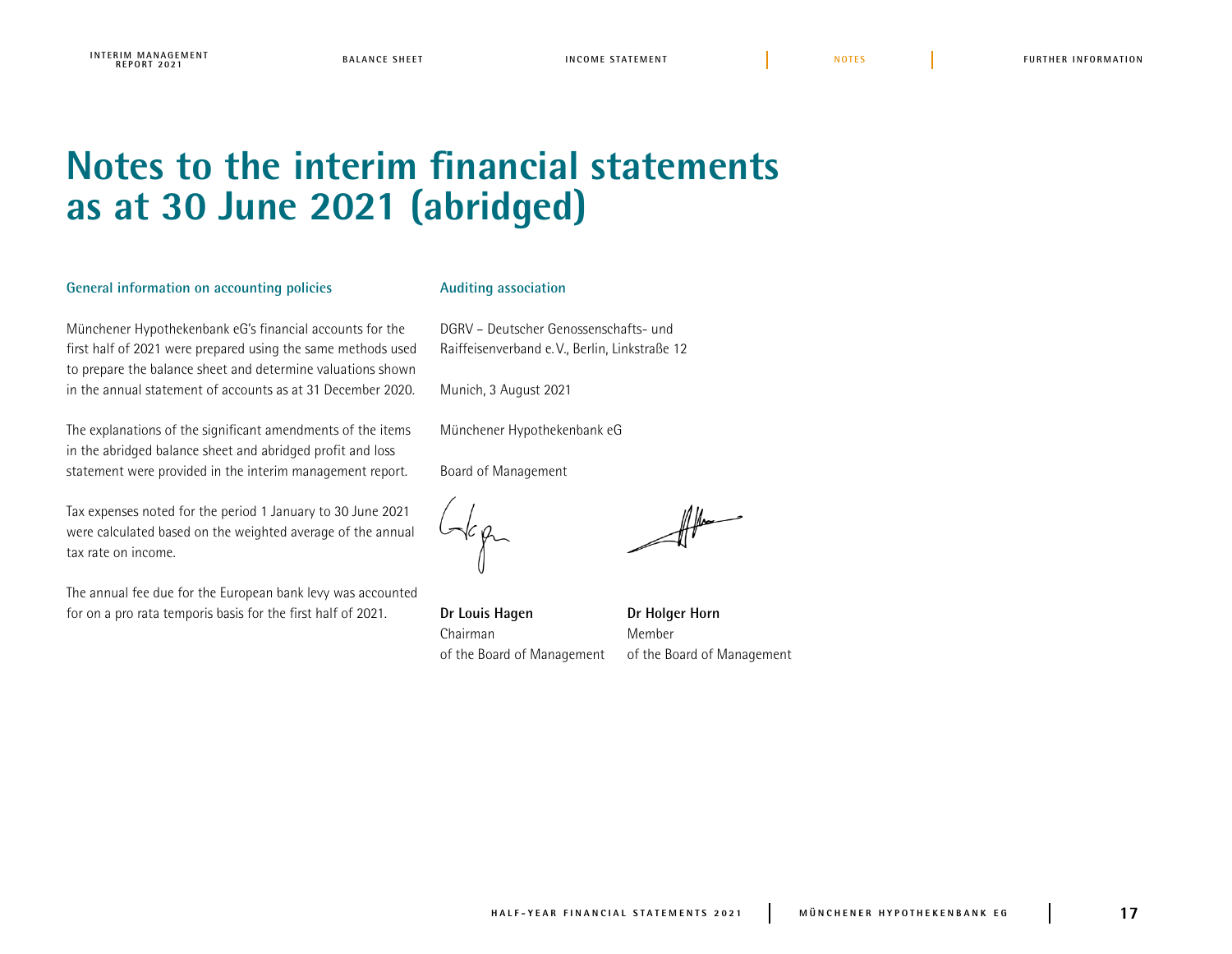## **Certification following review**

## **To Münchener Hypothekenbank eG, Munich**

We have conducted a review of the abridged half-year financial statements – comprising the balance sheet, the income statement, as well as the abridged notes to the financial statements – and the interim management report of Münchener Hypothekenbank eG, Munich, for the period 1 January to 30 June 2021 all of which are elements of the half-year financial statements pursuant to Art. 115 Securities Trading Act (WpHG). The preparation of the abridged half-year financial statements in accordance with German commercial law, and the interim management report pursuant to the applicable terms of the WpHG, are the responsibility of the cooperative's legal representatives. Our responsibility is to issue a certificate for the abridged half-year financial statements and the interim management report based on our review.

We have conducted our review of the abridged half-year financial statements and interim management report in accordance with the generally accepted German standards for the review of financial statements promulgated by the Institute of Public Auditors in Germany. These standards require that we plan and perform the review so that, by way of a critical assessment, we can exclude with a reasonable measure of assurance that the principal elements of the abridged half-year financial statements have not been drawn up in conformity with the German commercial rules, and that the principal elements of the interim management report have not been drawn up in conformity with the WpHG regulations applicable to the interim management report. A review is limited primarily to interviewing the personnel of the cooperative and to analytical assessments and therefore does

not achieve the level of assurance provided by an audit cannot be achieved. As we were not assigned to conduct an audit we cannot issue an audit certificate.

Based on the information gained from our review, we are unaware of any circumstances that could lead us to the conclusion that principal elements of the abridged half-year financial statements were not drawn up in conformity with the requirements of German commercial law, or that the principal elements of the interim management report were not drawn up in conformity with the applicable terms of the WpHG.

Bonn, 3 August 2021

DGRV – Deutscher Genossenschaftsund Raiffeisenverband e.V.

Auditor Auditor

Peter Krüper **Dorothee Mende** 

## **Affirmation of the legal representatives**

To the best of our knowledge and in accordance with applicable reporting principles for interim financial reporting, the interim financial statements give a true and fair view of the assets, liabilities, financial position and earnings situation of the company, and the interim management report of the company includes a fair review of the development and performance of the business and the position of the company, together with a description of the principal opportunities and risks associated with the anticipated development of the company for the remaining business year.

Munich, 3 August 2021

Certification following review Affirmation of the legal representatives

**NOTES**

Münchener Hypothekenbank eG

Board of Management

**Dr Louis Hagen Dr Holger Horn** Chairman Member

of the Board of Management of the Board of Management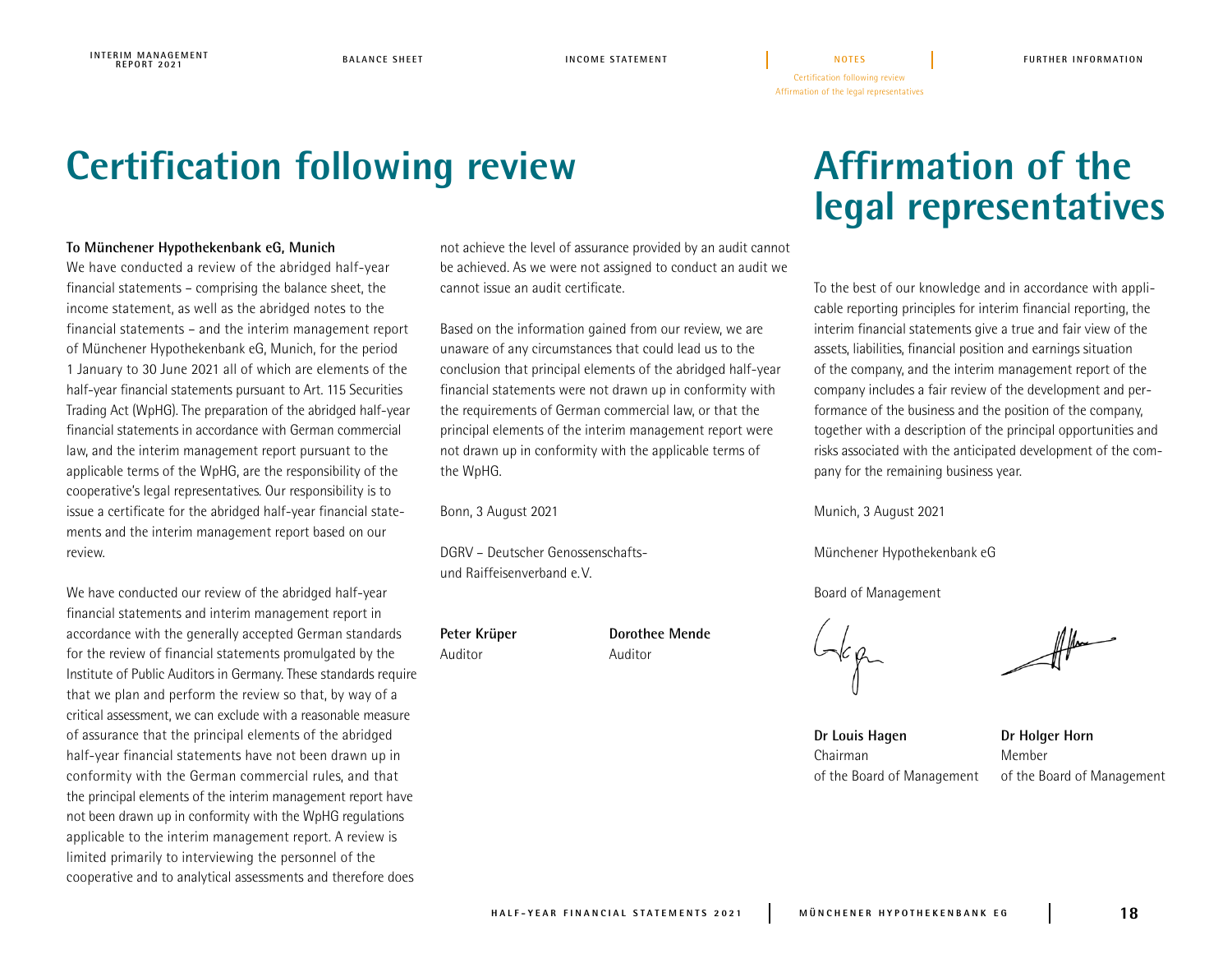## **BODIES**

## **Supervisory Board**

Dr. Hermann Starnecker » Kaufbeuren Spokesman of the Board of Management VR Bank Augsburg-Ostallgäu eG **Chairman of the Supervisory Board** 

Gregor Scheller » Hallerndorf Chairman of the Board of Management VR Bank Bamberg-Forchheim eG **Deputy Chairman of the Supervisory Board** 

HRH Anna Duchess in Bavaria » Tegernsee Entrepreneur

Barbara von Grafenstein » Munich to 30.06.2021 Employee representative

Thomas Höbel » Dachau Spokesman of the Board of Management Volksbank Raiffeisenbank Dachau eG

Josef Hodrus » Leutkircher im Allgäu Spokesman of the Board of Management Volksbank Allgäu-Oberschwaben eG

Jürgen Hölscher » Lingen Member of the Board of Management Volksbank Lingen eG

Rainer Jenniches » Bonn Chairman of the Board of Management VR-Bank Bonn eG

Reimund Käsbauer » Munich Employee representative

Michael Schäffler » Munich Employee representative

Claudia Schirsch » Munich from 30.06.2021 Employee representative

Kai Schubert » Trittau Member of the Board of Management Raiffeisenbank Südstormarn Mölln eG

Frank Wolf-Kunz » Munich Employee representative

## **Board of Management**

Dr. Louis Hagen **Chairman**

Dr. Holger Horn

## **General Executive Manager**

Ulrich Scheer Ingo Schramm

## **Cooperative Advisory Committee**

Frank Ostertag » Wildeshausen **Chairman**

Herbert Kellner » Ismaning **Deputy Chairman**

Hans-Jörg Meier » Bühl **Deputy Chairman**

Manfred Asenbauer » Passau Matthias Berkessel » Diez Frank Buchheit » Lebach Dietmar Dertwinkel » Münster Jürgen Edel » Giengen Bernhard Failer » Grafing Josef Frauenlob » Bad Reichenhall Steffen Fromm » Neu-Ulm Herbert Hermes » Vechta Johannes Hofmann » Erlangen Carsten Jung » Berlin Thomas Lange » Ingolstadt Tobias Meurer » Mainz Stefan Rinsch » Krefeld Michael Schneider » Tauberbischofsheim Remo Teichert » Dresden Martin Traub » Ehingen Karsten Voß » Hamburg Thorsten Wolff » Salzkotten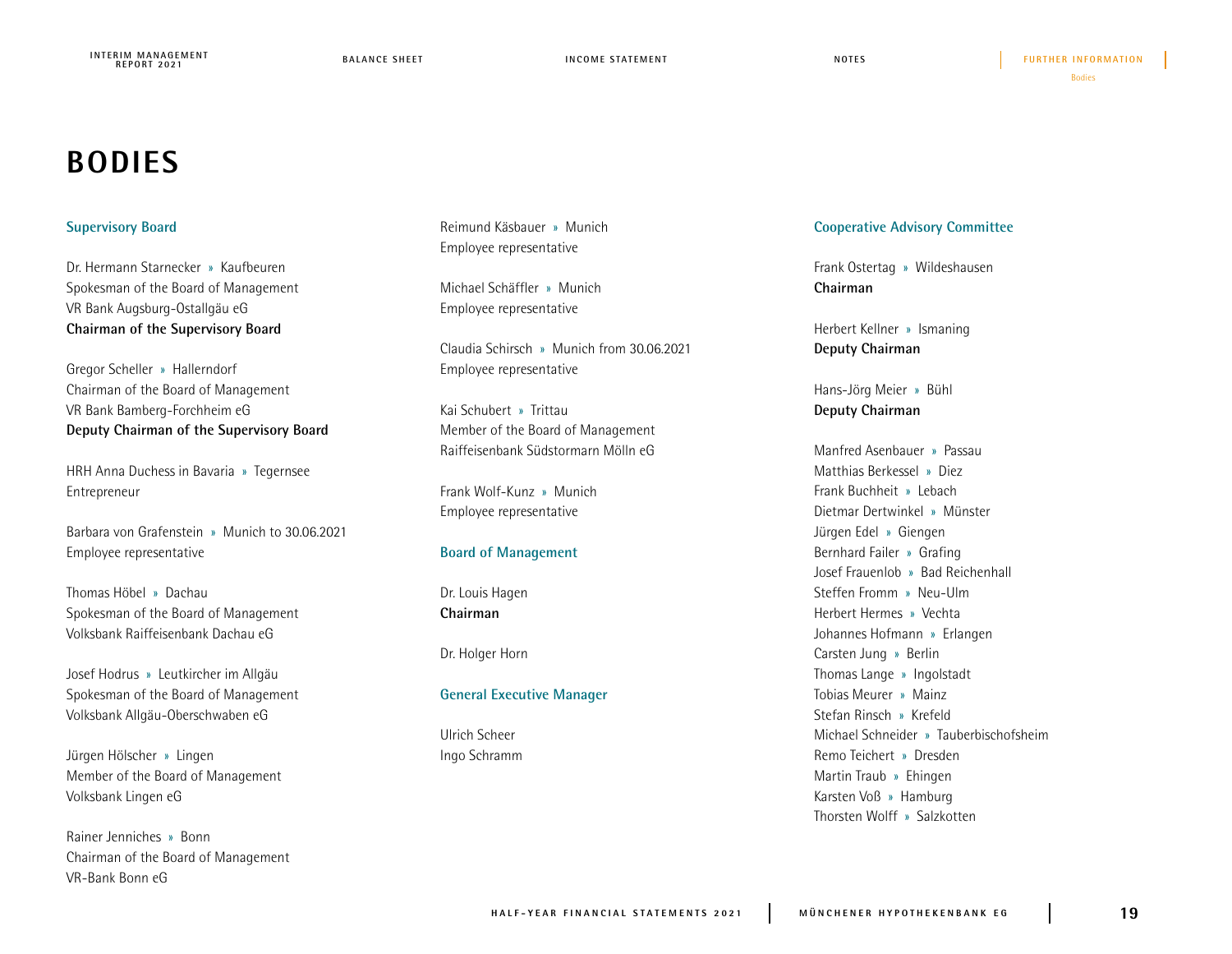Members of the Delegates Meeting **NOTES FURTHER INFORMATION**

## **MEMBERS OF THE DELEGATES MEETING**

Peter Bahlmann » Bank director Heinrich Beerenwinkel » Bank director Gunnar Bertram » Bank director Horst Bertram » Investor relations manager Thomas Bierfreund » Bank director Christian Dietrich » Bank director Eva Irina Doyé » Attorney, tax consultant Clemens Fritz » Bank director Rainer Geis » Bank director Josef Geserer » Bank director Helmut Graf » Bank direktor Markus Gschwandtner » Bank director Dr. Harald Heker » Chairman of the Board of Management Martin Herding » Bank director Joachim Hettler » Bank director Dr. Michael Hies » Managing director Ingo Hinzmann » Bank director Michael Hohmann » Bank director Konrad Irtel » Bank director (ret.) Thomas Jakoby » Bank director Andreas Jeske » Bank director Michael Joop » Bank director Carsten Jung » Bank director Herbert Kellner » Bank director Manfred Klaar » Bank director Robert Kling » Bank director Dr. Carsten Krauß » Bank director Norbert Lautenschläger » Bank director Marcus Wilfried Leiendecker » Bank director Martin Leis » Bank director Dr. Ursula Lipowsky » Attorney

Georg Litmathe » Auditor/tax consultant Thomas Ludwig » Bank director Jan Mackenberg » Bank director Karl Magenau » Bank director Gregor Mersmann » Bank director Klaus Merz » Bank director Markus Merz » Bank director Franz Dierk Meurers » Bank director Jens Ulrich Meyer » Bank director Prof. Dr. Peter Otto Mülbert » University professor Carsten Müller » Bank director Markus Müller » Bank director HSH Albrecht Prince of Oettingen-Spielberg » Managing director and Owner Heinrich Oberreitmeier » Bank director Armin Pabst » Bank director (ret.) Markus Pavlasek » Bank director Karsten Petersen » Bank director Claus Preiss » Bank director Jens Prößer » Bank director Jan H. Reese » Bank director Richard Riedmaier » Bank director Frank Ruffing » Bank director André Schaffeld » Bank director Ulrich Scheppan » Bank director Michael Schlagenhaufer » Bank director Dr. Eckhard Schmid » Attorney Franz Schmid » Bank director Andreas Schmidt » Board of Management Andreas Schmidt » Certified property specialist Dr. Marc Alexander Schmieder » Attorney

Carsten Schüler » Real estate agent Thorsten Schwengels » Bank director Roland Seidl » Bank director Hermann-Josef Simonis » Bank director Martin Spils » Bank director Jörg Stahl » Bank director Thomas Standar » Bank director Thomas Stolper » Bank director Remo Teichert » Bank director Stefan Terveer » Bank director Werner Thomann » Bank director Martin Trahe » Bank director Florian Ungethüm » Attorney Peter Voggenreiter » Bank director Karsten Voß » Bank director Chris Wallbaum » Bank director Dr. Gerhard Walther » Bank director Silke Wolf » Managing director Michael Zaigler » Managing director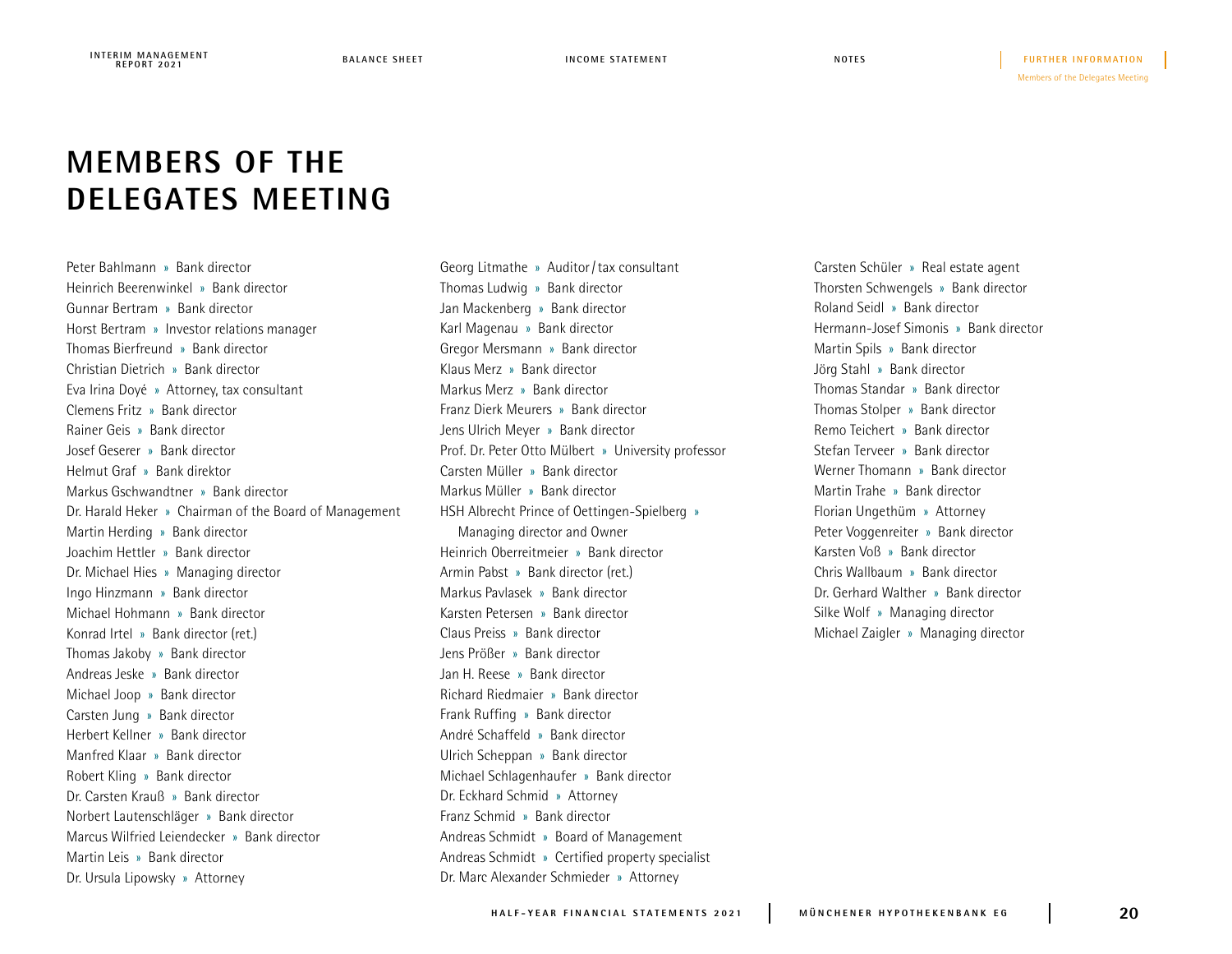**BALANCE SHEET INTERIM MANAGEMENT**<br>REPORT 2021 **INCOME STATEMENT** where the state of the state of the state of the state of the state of the state of the state of the state of the state of the state of the state of the state of the state of the state of the state of the state of the stat

## **Imprint**

## **Published by**

© Münchener Hypothekenbank eG Karl-Scharnagl-Ring 10 80539 Munich Register of cooperatives of the District Court of Munich Gen.-Reg 396

## **Coordination**

Central Services – Communication and Marketing Münchener Hypothekenbank eG

## **Concept | Design**

MPM Corporate Communication Solutions Mainz www.mpm.de

## **Translation**

| BBi (Scotland) Ltd |
|--------------------|
| Suite 4.1.A        |
| 290 Bath Street    |
| Glasgow G2 4JR     |
| United Kingdom     |